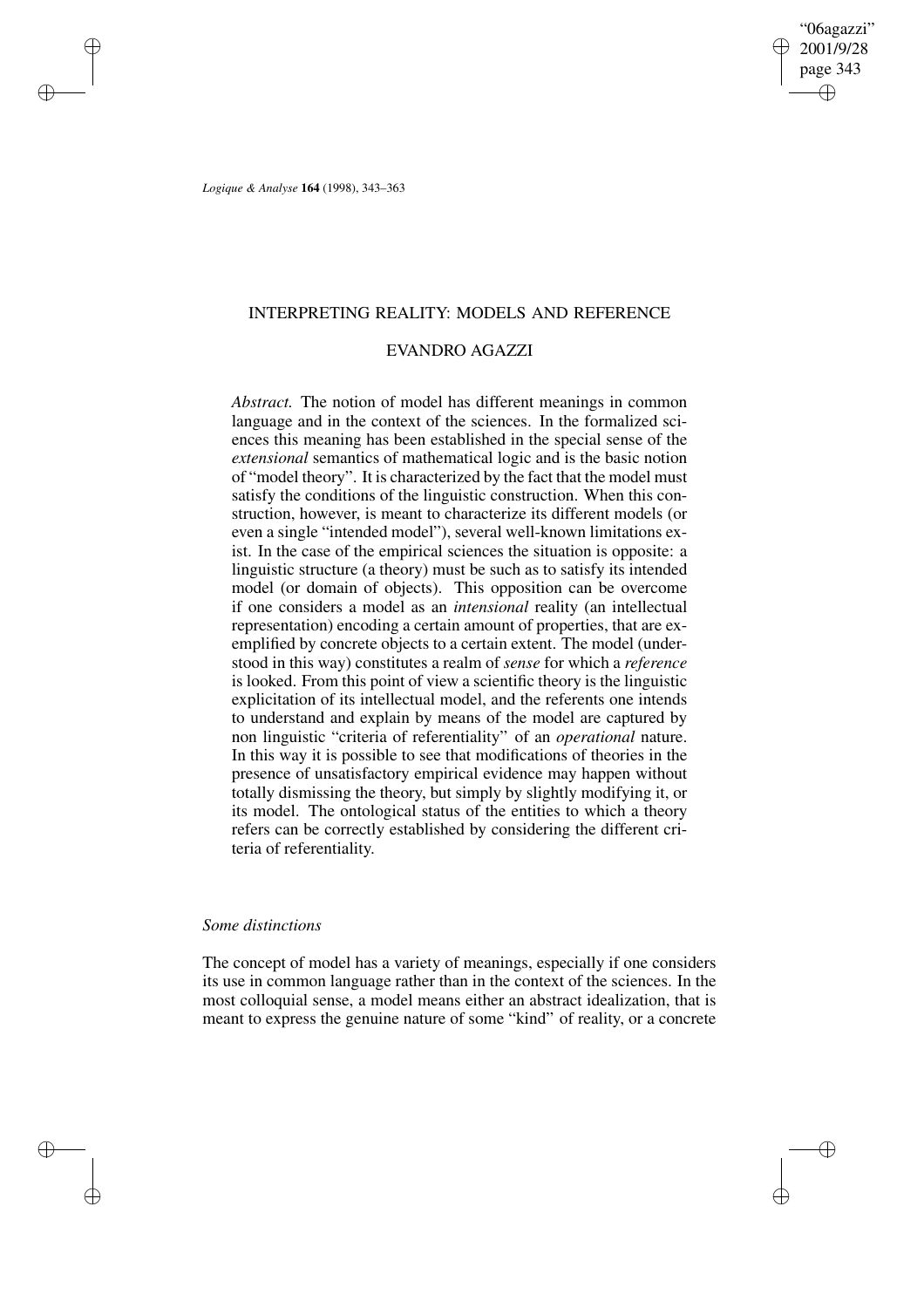entity, that is meant to realize in an outstanding way the characteristics of that "kind" of reality to which it belongs. In this case, the concrete entity is precisely thought to *exemplify* in a particularly significant measure (that we also often qualify as an "exemplar" manner) that which is *encoded* in the abstract idealization. It is in this sense that we say, for example, that a certain person is a model of honesty, that the recital given by a pianist was a model of musical performance, that a murder whose authors could not be detected was a model of perfect crime. But we also say (and this corresponds to the first and "abstract" sense of model) that the model of correct logical inference is that of a reasoning in which only what has been explicitly assumed in the premises is used for deriving the consequences, or that the model of an economically reasonable behaviour is that in which the amount of costs does not exceed the amount of benefits.

In both these meanings a certain notion of perfection is implicit, since an imitation of, or conformity with, the model is meant to be the appropriate way for attaining the "best" realization of the kind of reality (object, performance, human action) to which the model refers. This "axiological" aspect is present even in those cases in which other types of value judgments clearly imply a negative evaluation (think, for example, of the idea of a "perfect crime"). When we pass from common language to the terminology of the sciences, we can observe that the two fundamental meanings are essentially retained, and that the axiological flavour is strongly attenuated, but not totally dismissed either. In the sciences, however, takes a great importance a third sense of model, that is not unusual, but rather limited, in common language: the sense according to which a model plays the role of an *analogy* that is heuristically useful for the understanding or explanation of a certain domain of objects.

## *The concept of model in the sciences*

The notion of model has received a specialized and technical sense in the domain of mathematical logic where it is the basic concept of what is denoted as the *semantics* of formal languages and theories, and is strictly related to the concept of *interpretation*. Given a formal language, a model of this is provided by an interpretation that relates its non logical symbols to certain entities or classes of entities belonging to a domain that is normally different from the language itself (in special cases, however, like in the case of Henkin's proofs of the semantic completeness of certain logical calculi, the language itself can provide the domain of reference for its metalinguistic interpretation). If the model provided in this way for the language happens to be such that an expression or sentence formulated in this language (according to its formation rules) becomes *true*, we say that this is also a model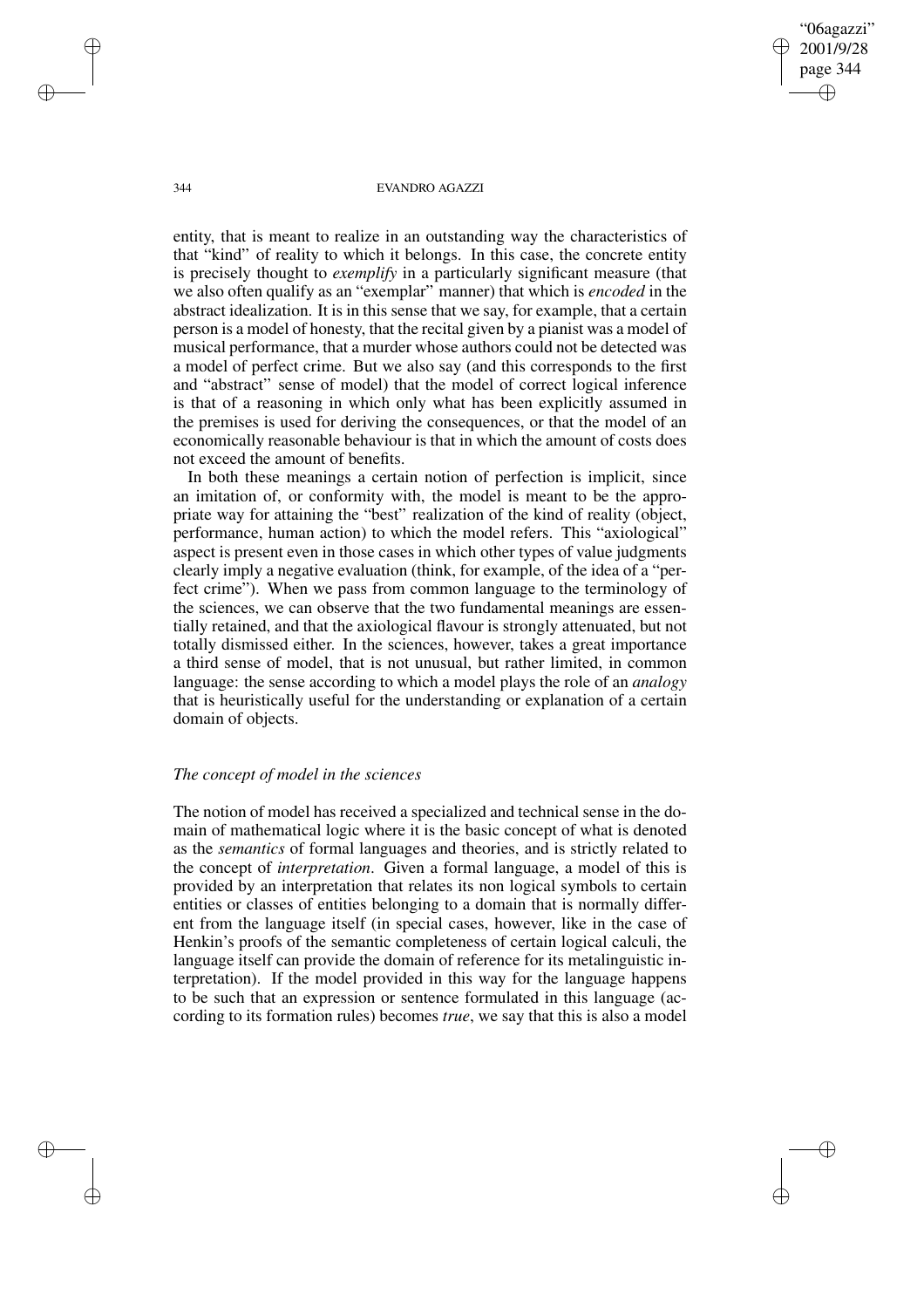of this expression or sentence (certain logicians used to say that in this case the interpretation is a model of the sentence, but this is a rather ambiguous way of speaking). The same discourse easily applies to a set of sentences and to a formal theory, if one considers a (formal) theory simply as a set of sentences: one can say that a model (provided by a certain interpretation of the language) is a model of the set of sentences, or of the theory, if all the sentences of the set or the theory are "true in this model".

All the said summarizes the most elementary and well-known ideas of *model theory*, as it is understood in mathematical logic. It is interesting, however, to consider this from the more general point of view outlined above. The formal theory (or the set of sentences) plays the role of the ideal or abstract structure that *encodes* the features its different models *exemplify*. This accounts in the simplest way for that multiplicity of models which is characteristic of formal calculi and theories. A deeper scrutiny shows us that even the "light" axiological aspect mentioned above is present here, and this is manifest when we *look for* a model of a set of sentences (or a formal theory). In this case, if we find that a certain model of the language is *not* a model of the set of sentences, we *discard* the model, and look for another one. If, after many efforts, we are unable to find such a model, we may remain unhappy, and even become a little perplex about the legitimacy of the theory (mainly because finding a model has become a standard way for securing a relative warranty of consistency for formal theories, but it is not said that this is the *only* warranty). Nevertheless we are not obliged to dismiss the theory. In a pictorial way we could say that, in the case of formal theories, the language "dominates" over the models, that they must conform to the linguistic structure, that the legitimacy of the model depends on its capability of "satisfying" the linguistic structure, and not the other way around.

Quite opposite is the situation in the case of the *empirical theories*. For them a "model" (in the sense described above) is *given*: it is the domain of reality they are *intended* to investigate, and they "must" speak with truth about this model. This means that the model "dominates" over the language. Even without taking the step leading to a "formalized" empirical theory, already at the level of an "intuitive" empirical theory we must admit that it is a *linguistic* construction that (in a rather general sense that we shall not analyze now) is "obliged" to be true of its intended model, to "conform" to it. If the theory does not "satisfy" its model, we must *discard* it, and look for a better theory. We never discard the model. Clearly, these remarks apply even more strongly when an empirical theory is formalized.<sup>1</sup>

 $1$  The ideas sketched here have been already presented in Agazzi [1976] with more details.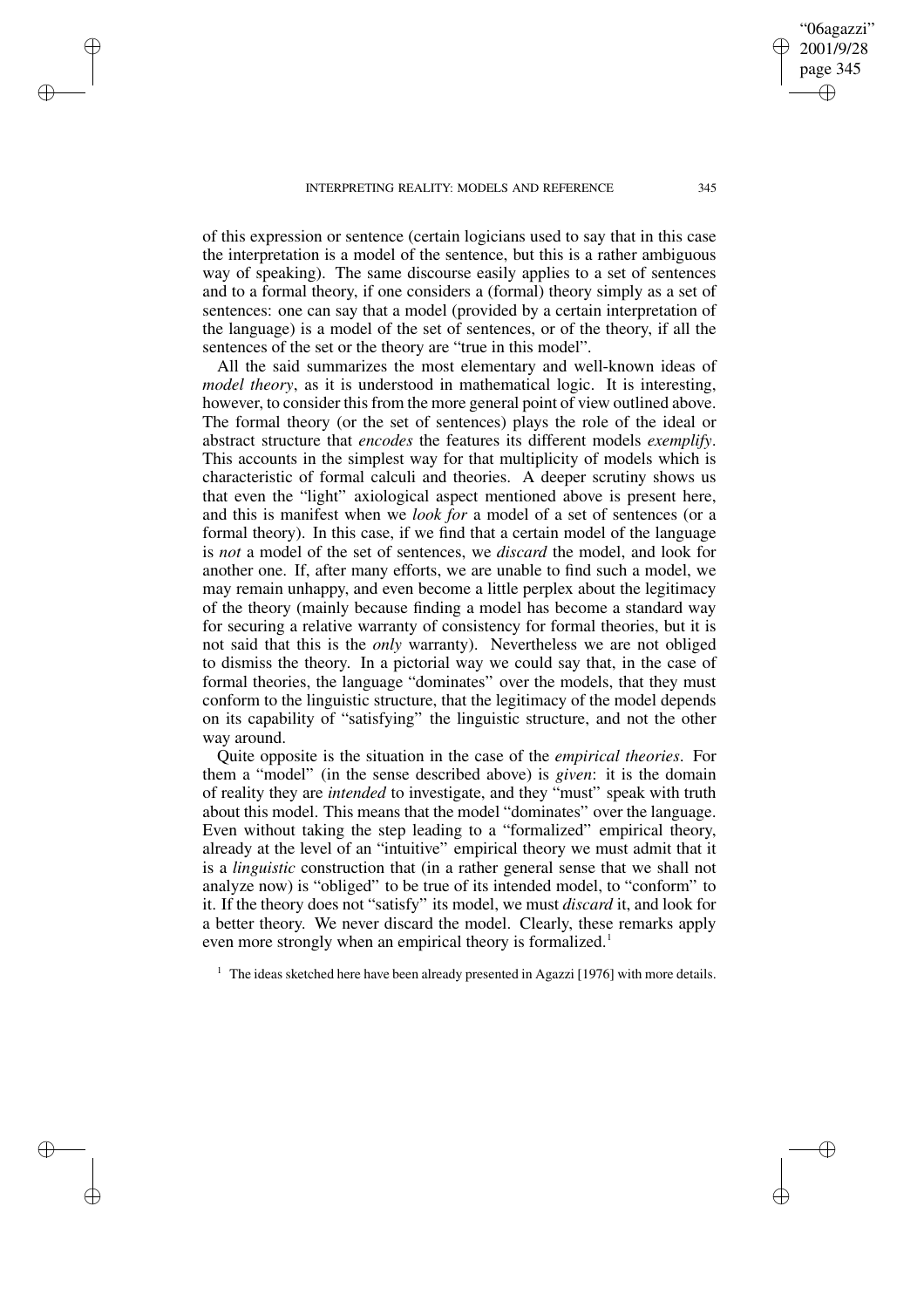We want to stress that we have spoken of "formal theories", that must not be confused with "abstract theories": these are different from the empirical ones only because of the particular "kind of objects" they investigate, but they nevertheless investigate an *intended* domain of non-empirical objects (therefore, their difference lies in the *ontology* of their respective objects, but not in their *cognitive* attitude). The best examples of such abstract theories are provided by several branches of mathematics, such as arithmetic, geometry, analysis, probability theory, and many other. In such cases we are used to distinguish between an "intuitive" and a "formalized" arithmetic, geometry, analysis, set theory, and so on, and, what is more important, we speak of an *intended model* of them (that is, the model of natural numbers, of geometric entities, of analytic functions, of sets, and so on). The formal systems designed for formalizing those mathematical theories (usually by means of a suitable axiomatization) are expected to "capture" their intended model and describe it as faithfully as possible (this is why, on other occasions, I have spoken of "concrete" mathematical theories, for denoting this type of theories, and of "abstract" mathematical theories, for denoting those that do not aim at describing an "intended" model, but are open to a variety of interpretations, adopting a terminology that does not overlap with that I am using here). $2$ 

## *The difficulty of capturing the model*

Mathematical logic contains several results showing how complicated and unsatisfactory is the task of linking a formal system with its models. The Löwenheim-Skolem theorem is only one among those proving the theoretical impossibility of bringing a formal theory to cope with its intended model. More elementary metatheorems already show this "limitations" of formal systems (as they are often called). Gödel's incompleteness theorem for elementary arithmetic, for example, already shows that there are infinite many propositions that are true in the intended (or standard) model of natural numbers, but not "captured" by any formal system invented for axiomatizing this arithmetic (the formal system system tells "less" than what is true in the standard model). However, since Gödel's theorem can be formulated and proved also in first order logic, and this logic is semantically complete, we must recognize that if a formal proposition is not formally derivable from a set of axioms, it is not their "logical consequence", that is, is not true in *all* models of these axioms. Therefore, those arithmetical propositions that are true in the standard model, but are not formally derivable from the axioms, must be

 $2^{\circ}$  For this different use of the notions of "concrete" and "abstract" mathematical theories cf. Agazzi [1977], reprinted in Italian in Agazzi [1978].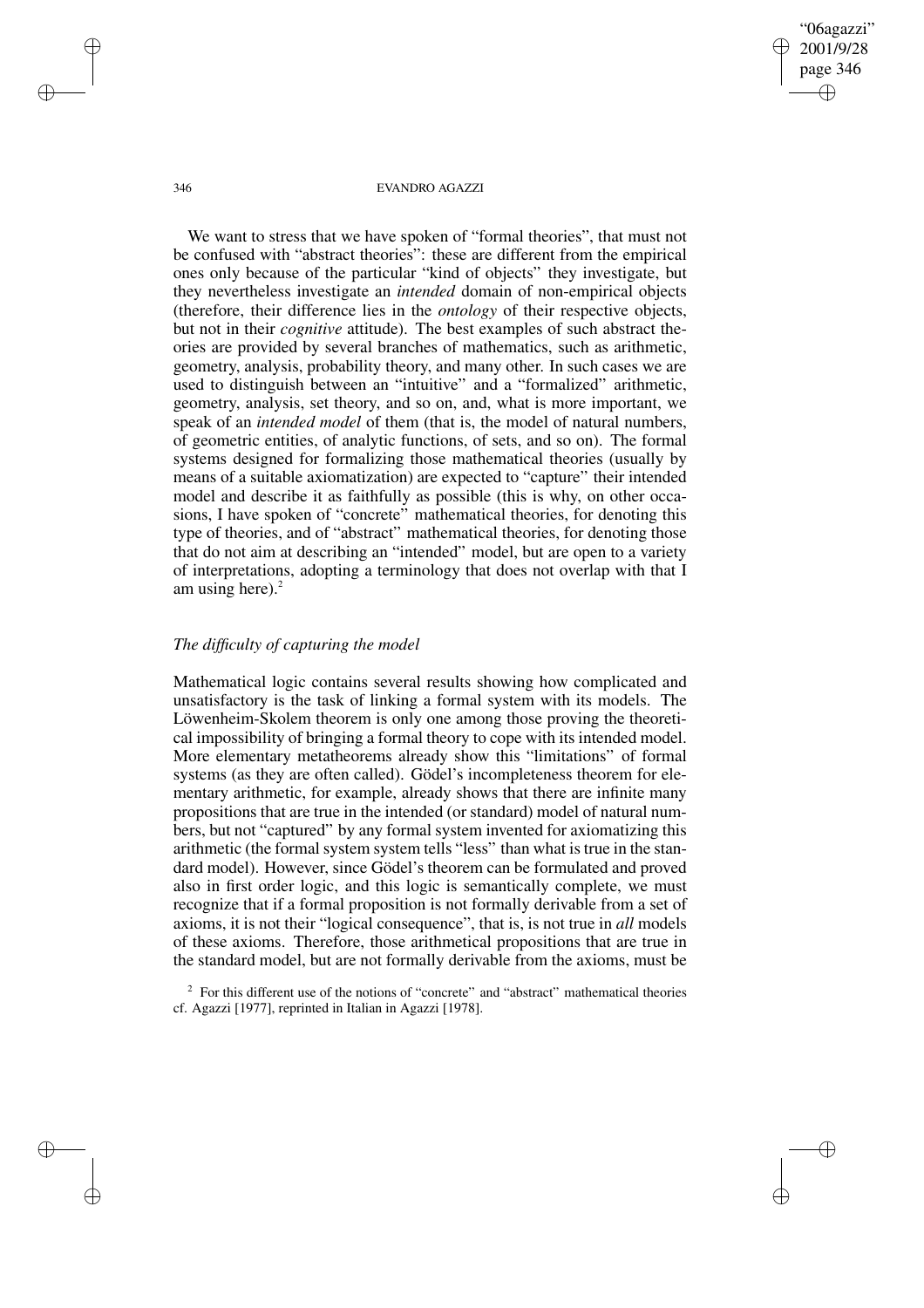"false" in other models of these axioms, and this is already an indication of the existence of "non-standard" models of arithmetic (which were also actually constructed). But this amounts to saying that our axioms are unable to characterize their intended model in a deeper sense: they imply "too much", in the sense that allow for the justification of properties incompatible with those of our intended domain.<sup>3</sup>

This limitation is stronger than that already emerging from the "isomorphy theorem", that shows that, if a system of propositions admits a model, it also admits all models that are isomorphic with this. This fact means that a formal system can characterize its intended model only "up to isomorphism", that is, only as far as its "structure" is concerned (and this could be tolerable). A formal system enjoying this property is said to be "categoric". But the non-standard models are mutually non-isomorphic, and this is highly undesirable. The precondition for establishing an isomorphism between two models is that they are of the same cardinality or power, but the Löwenheim-Skolem theorem shows that, if a set of propositions of first order logic admits a model, it also admits a denumerable model, and this result, in a way, "conflates" the cardinality of all models and renders their isomorphism impossible. This explains why the research of categoricity often restricts itself to a "categoricity in power" (that is, within a certain cardinality). A remedy to this situation can be found in passing to higher-order logics. For example, Peano's arithmetic is proved to be categoric in the second order, but then the semantic incompleteness of the second order logic follows from this result, combined with the semantic incompleteness of arithmetic proven in Gödel's theorem, that does not depend on the adoption of a specific logical calculus. In brief, and without going into technicalities that are not needed for the development of our reflections, semantic completeness and categoricity of formal system are hardly compatible, and this indicates that the formal capturing of an intended model is a desperate enterprise. The reasons for this situation are deep and complex, and we estimate that they chiefly reside in the "extensionalist" approach adopted in model theory. We cannot dwell on this question, and some indirect light will come from considerations we will present in the sequel.<sup>4</sup>

<sup>3</sup> For additional considerations regarding the philosophical implications of Gödel's theorems, cf. also Agazzi [1992b].

<sup>4</sup> Some more details regarding this issue can be found in Agazzi [1979] and Agazzi [1994].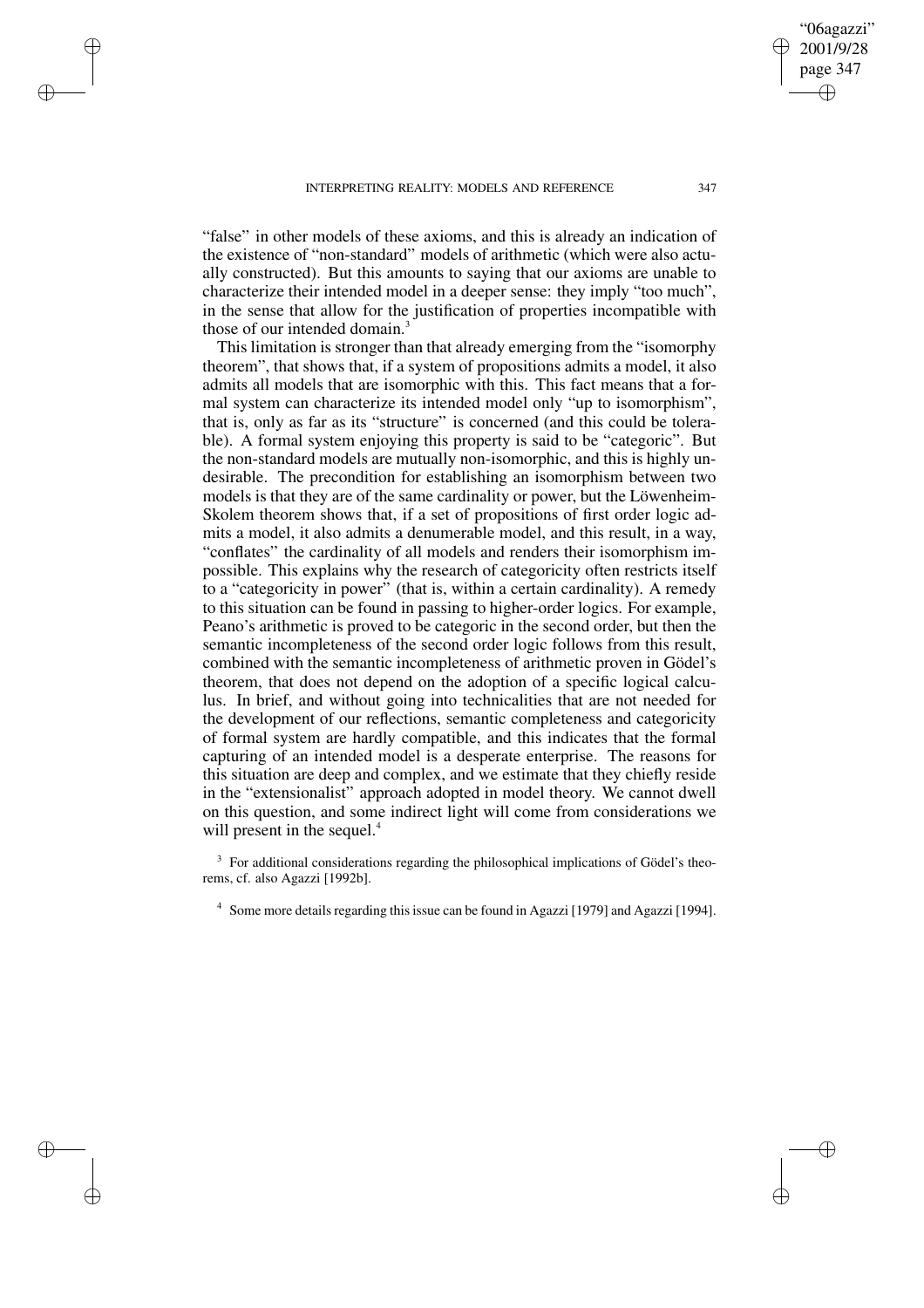# *A broadening of the concept of model*

The concept of model we have considered until now is essentially derived from the meaning it receives in the "model theory" of mathematical logic. It is a rather specialized meaning that, in particular, significantly differs from the meaning attached to this concept in the empirical sciences, such as physics. The best way for appreciating this difference is the consideration of the language-world relation. In the formal disciplines, the priority is given to language, and something is looked for in the world that is capable of satisfying the linguistic construction, of "corresponding", in a certain way, to it. This something is the *model*. In the case of the empirical sciences the dynamics is inverted: priority is given to the world, and "something" is looked for, in the effort of understanding and explaining the portion of the world we want to investigate. This something is expected to offer us some kind of intelligible picture of this portion of the world, and we call it again a *model*. This model, like in the first case, is expected to "correspond", to a certain extent, to the reality to which the priority is assigned (in this case, to the world), but is normally quite different from a linguistic structure, though, as we will see, also certain linguistic structures may be considered as models of the world, according to this new meaning.

Confirmations of the said comes from the consideration of some meanings attributed to the notion of model in the empirical sciences. The lowest-level of such meanings is probably used when a scientist, when he provides an account of a given field of investigation of whose inadequacies and partiality is fully aware, says: "this is *just* a model". In this sense the model is understood as a rough first approximation, with no greater pretention than that of offering an initial schematization and a few general ideas, that can serve as guidelines for the further deepening of the investigation, and would probably be dismissed or, at least, essentially refined. Therefore, the model (understood in this sense) has a pragmatic role and, from a cognitive point of view, some heuristic value. More engaging, and adopted, is the meaning of model we find when in certain fields of research, "models" are constructed using elements derived from *other* fields, in order to understand and explain the facts of the investigated field (for instance, when hydrodynamic models were employed for the study of electric currents, or several mechanical models of the ether were proposed for the understanding of the electromagnetic field). In this case, models are used not simply because of their heuristic force, but for their *analogical* nature: if the properties already sufficiently explored in a given field appear to be "similar" to those characterizing a different and better known field, it is very natural to try to "broaden" the similarity, that is, to extend other properties of the better known field to the field under investigation, hoping that this similarity continues to hold. This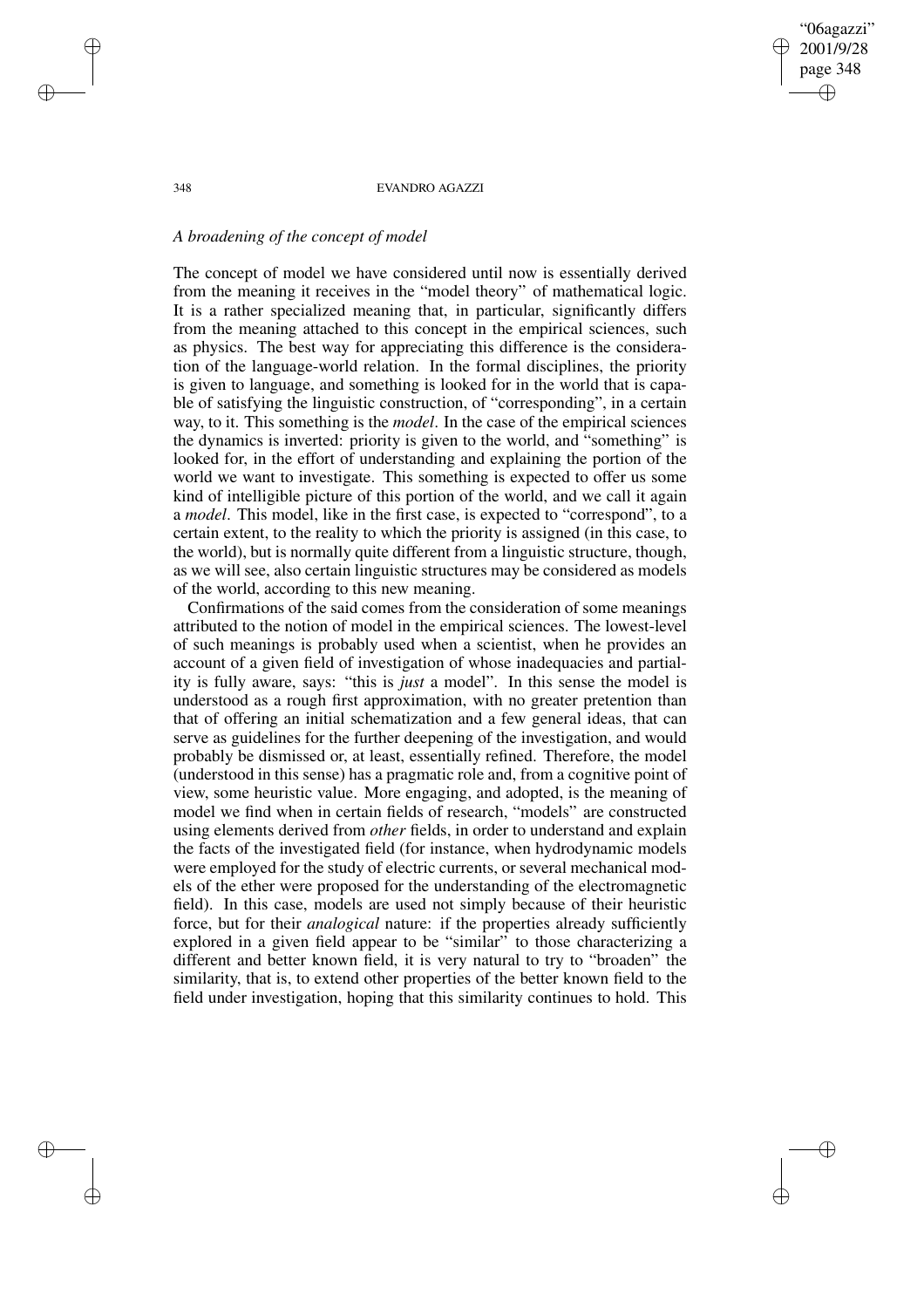intuitive idea can be easily translated into more rigorous terms: the appearing similarity between the two fields, since their ontologic nature is different, cannot be but a similarity in *structure* and, since it has been ascertained only on a part of the field under investigation, it cannot be taken to be an identity of structure (isomorphy) but, precisely, only as a similitude in structure, that is, as an *omeomorphism*. If the force of the omeomorphism turns out to be such as to convince the scientists that it actually is an isomorphism, the result may even be that of a unification of the ontology of the two domains, or the reduction of the one of them to the other (as it happened, for example, with the electromagnetic theory of light, that actually meant a substantial reduction of optics to electrodynamics). These reflections indicate how strictly models are related to theories: what we have said suggests that, at least in certain cases, the adoption of a model may evolve in the construction of a theory, but we cannot insist on this point now, since we need to rely upon a notion of theory that we have not elaborated yet (the rudimentary concept of a theory as a set of propositions provisionally adopted above is totally insufficient for a rigorous analysis). Once this meaning of model (as something admitted on the ground of a structural similarity or identity with the investigated field) is accepted, the way is open for enlarging the notion of model up to include also *abstract* models, whose ontological constituents are, for example, mathematical entities. In this case we can speak of the mathematical model of a certain domain of inquiry, and can even say that the system of equations of a given physical theory is a model of the domain this theory investigates. Since these equations are often reduced to be part of the *language* of the theory, it often happens that the theory itself be qualified as a "linguistic model" of its domain. Several misunderstandings are implicit in these passages, but we need not spell them out here. The interesting fact is that, in such a way, we have reached the end of the inversion of perspective mentioned above: the language becomes the model of the world, in the sense that it is meant to provide structures that are (and must be) able to conform to the world  $5$ 

Two remarks may be appropriate. The canonical presentation of the empirical theories as uninterpreted formal systems to which a physical interpretation is then provided by means of correspondence rules or something of this kind (a view advocated by Carnap and adopted by the great majority of analytical philosophers of science) is basically a *misrepresentation*, since it gives the primacy to the language, and considers the empirical "content" as a model of this language while, as we have seen, the dynamics of the empirical theories is precisely the opposite: the primacy goes to the empirical content, while those linguistic structures that constitute theories are

 $<sup>5</sup>$  A detailed discussion of these meanings of model in the empirical sciences is contained</sup> in chap. IX of Agazzi [1969].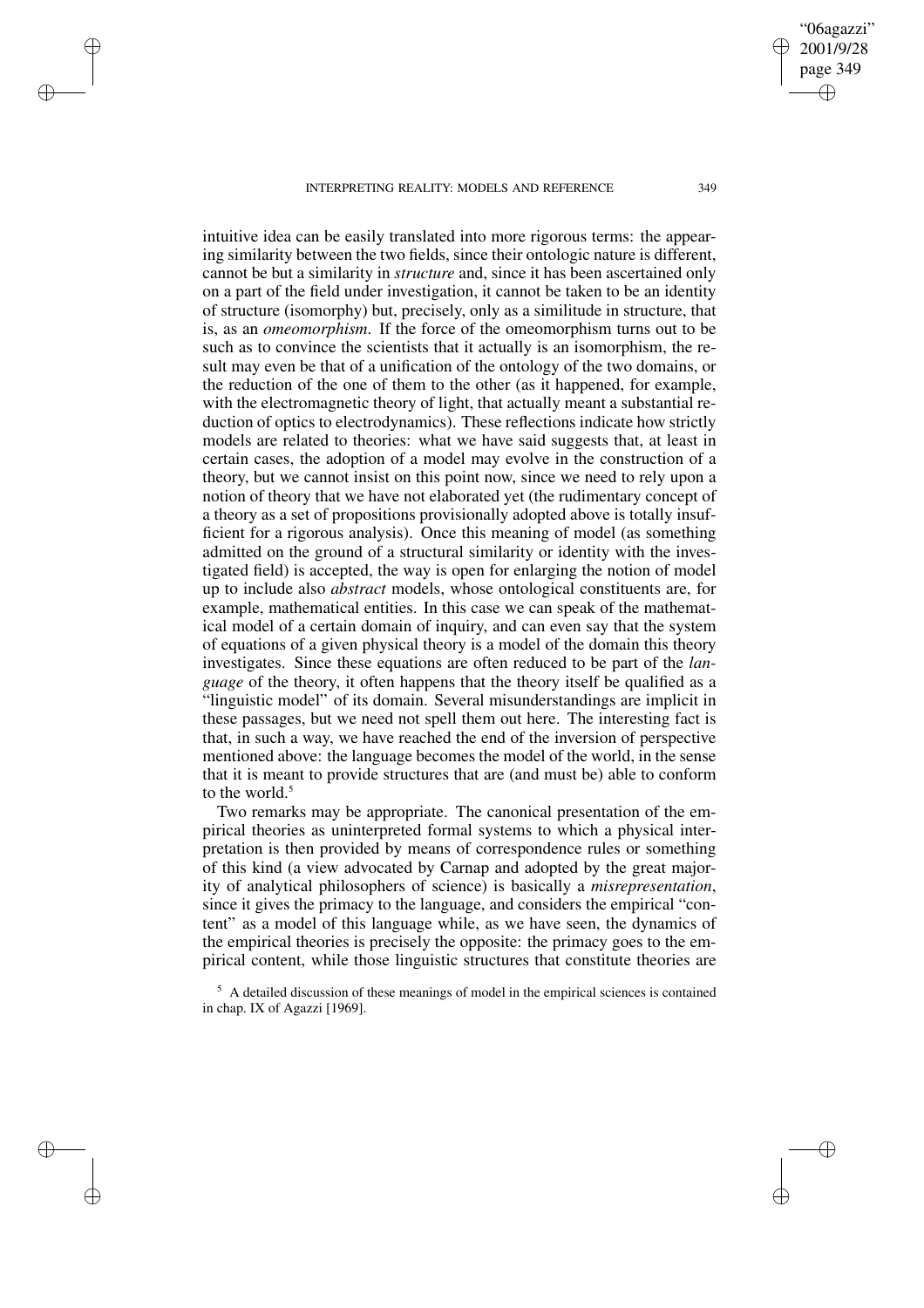accepted only to the extent that they are "models" (in the *second* sense clarified above) of the empirical content. As an excuse for this misrepresentation logical empiricists often said that their theory of science aimed simply at a "logical reconstruction" of the structure of scientific theories. Nevertheless we can say that this was indeed an inadequate logical reconstruction since it disregarded the basic difference we have discussed, and which is a logical difference.

Of this fact there are, moreover, certain not negligible symptoms: while it is characteristic of the formal theories that they admit a plurality of different concrete models (and they are even incapable of strictly characterizing one single model), in the domain of the empirical theories we find the *opposite* situation: a plurality of theories is always possible for describing and understanding a given empirical content (this is the well known fact that any theory is "underdetermined" by the empirical evidence). To put this difference in a sharp form (and using the concept of model in its *first* or model-theoretic sense): in the formal disciplines it is impossible to determine one single model for a theory; in the empirical disciplines it is impossible to determine one single theory for its intended model.

The expression "intended model" reminds us that also several mathematical theories have their intended model, and we had already the opportunity of considering this fact when we saw that formal systems fall short of characterizing such models. But another fact is also well-known: one and the same intuitive mathematical theory (such as arithmetic, geometry, set theory, and so on) can be formalized through several different axiomatizations, and this actually means that these different "formal theories" have the same intended model, and are, on the one hand, "legitimated" by the fact of admitting this model, but, on the other hand, are "underdetermined" by the model itself. This situation is indeed identical with that which we find in the case of the empirical sciences, and reflects the fact that the "working mathematician" investigates his domain of objects with an intellectual attitude very similar to that of the physicist, that is, he is able to "see" inside this domain, he tries to "discover" its features, he finds "counterexamples" to his conjectures that play the same role as the finding of empirical facts contradicting a physical hypothesis, and so on. All this shows the inadequacy of a purely "formalistic" conception of mathematics and, by the way, has encouraged the rise of that "empiricist" conception of mathematics that has known significant developments in the last decades.

## *Meaning, sense and reference*

Almost all the differences (and difficulties) we have taken into consideration are rooted in a certain distinction (and in an insufficient attention paid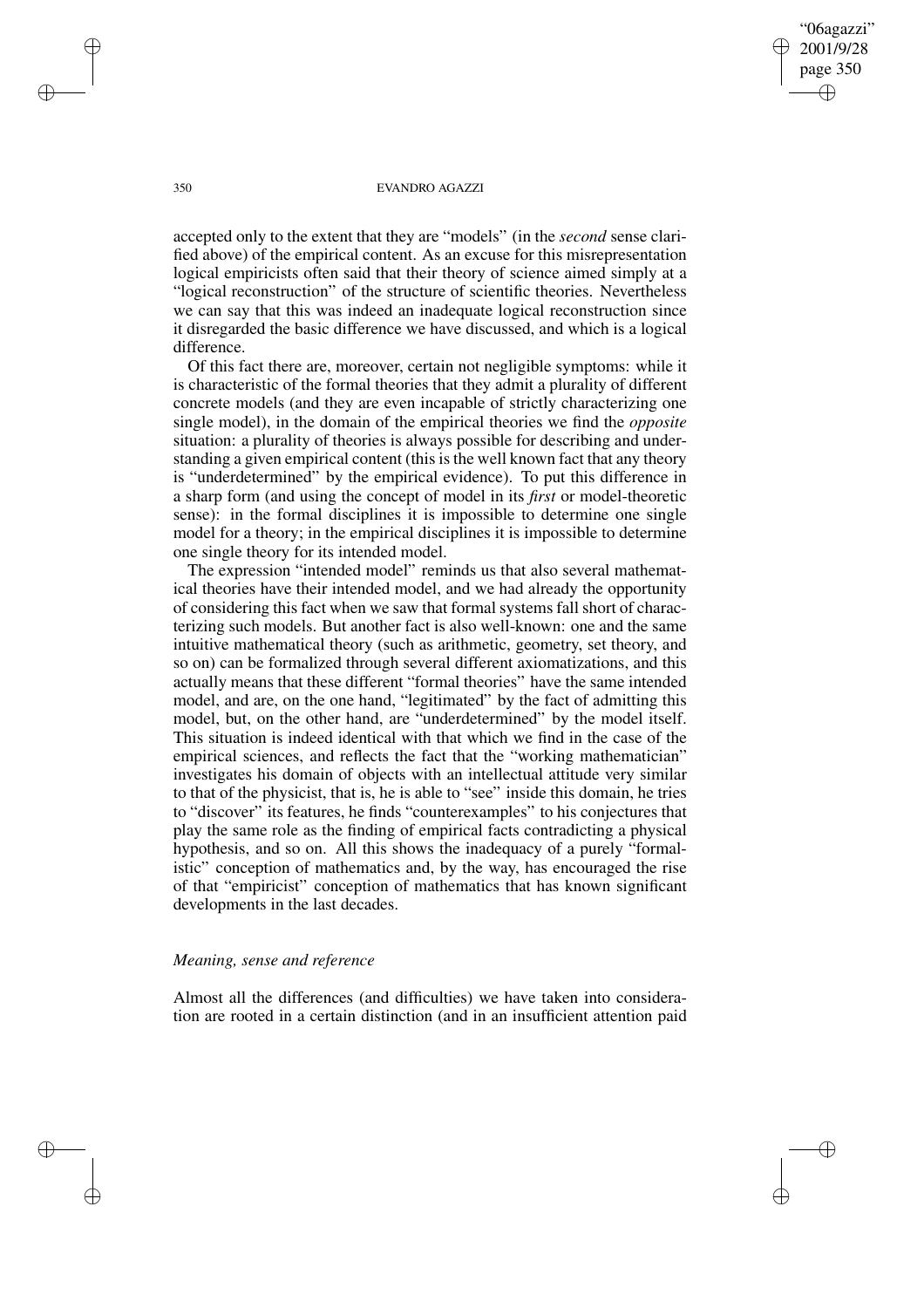to it). This is the well-known distinction between *sense* and *reference*, with its allied distinction between *intension* and *extension*, whose contemporary clarification is chiefly due to Frege, but which was very familiar to ancient classical logic under the terminologies of "intentio" and "suppositio", and "comprehension" and "extension", respectively. Though initially applied to concepts, these distinctions were applied to linguistic *signs* already by medieval logicians, and therefore are in keeping also with the "linguistic turn" of our analytic philosophy. Roughly speaking, the sense and the intension constitute the "content of thought", the "idea", the "intellectual representation" attached to a linguistic expression, while the reference and the extension constitute the individual "object", or the class of objects, or the fact, that are attached to different kinds of linguistic expressions. As a consequence, we can say that the *meaning* of a linguistic expression contains two distinct, but not separated, aspects: sense and reference, or intension and extension. Analytic philosophy was affected by a deep empiricist mentality, which in particular implied an equally deep diffidence against "mental" entities. Therefore the obvious tendency was that of avoiding sense and intension (that were equated with "mental" subjective and "inscrutable" entities, in spite of Frege's efforts for avoiding any form of "psychologism" and distinguishing, for example, the objective content of thought and the subjective "representation" or *Vorstellung* of this thought). This tendency or preoccupation is explicitly present also in Tarski's "semantic" theory of truth, and accounts for its extensional approach to semantics, that has remained the cornerstone of model theory in mathematical logic.<sup>6</sup> The basic move of this approach consists in the pretension of "attaching" directly to a sign a "concrete" object (or class of objects), without the intermediation of the "mental" sense or intension. But precisely this pretension is highly problematic, as we will see in the sequel.

The unawareness of this difficulty, and of the ambiguities it contains, can already be found in the fact that, as we have seen, the fundamental operation for assigning a "model" to a language is called *interpretation*. Now, interpreting a linguistic expression is usually meant as "understanding" what it "means", that is, as grasping a certain intellectual content it expresses. Only as a consequence of this understanding one can try to see whether there are some objects that "exemplify" this intellectual content, and are possible "referents" of the expression. On the contrary, as we have seen, in the semantics of formal languages it is usually said that we interpret a sign on an individual object, or *in* a given domain of objects, a way of speaking that is clearly at variance with the usual meaning of "interpreting".

<sup>6</sup> Cf. Tarski [1944].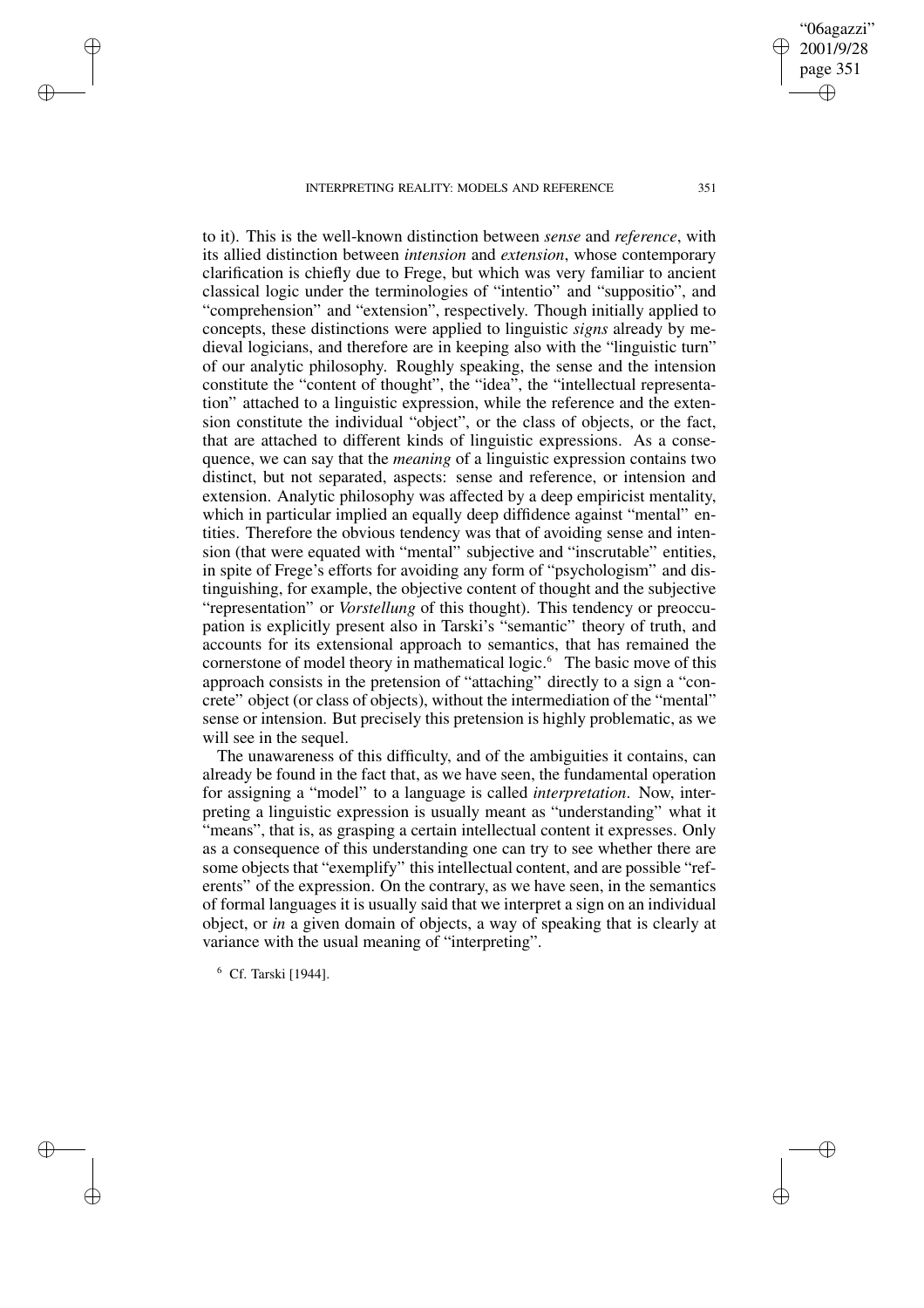We must recognize, however, that such a confusion was already implicit in the way of understanding the commonplace statement that, in the modern formalistic view of mathematics, the terms occurring in the axioms, and hence the axioms themselves, had to be taken as linguistic expressions "devoid of any meaning". This way of speaking is used in the literature sometimes as equivalent to "devoid of any sense", and sometimes as "devoid of any reference". Therefore, it is no wonder that (as Tarski did), if we understand semantics as the enterprise of "giving a meaning" to linguistic expressions, this was understood as the effort of providing these expressions with referents. The open question, however, remains that of knowing whether it is possible to single out references without the intermediation of the sense. We know that Frege maintained that the sense is the "guide" for finding the referents, but we cannot rely on the simple authority of Frege, and will investigate this issue in some detail.

### *Models and language*

When we try to understand a linguistic expression we estimate we succeeded in our effort if we can form us an intellectual picture of "what is said" in this expression or, equivalently, "what it intends to say". This is obviously very close to the Fregean notion of *sense*, but we can say that this is the most pregnant meaning of *model* as well. Therefore the model is primarily an intellectual construction, and has the characteristics of *intensionality*, first of all because it is intensional in the sense already explained above, and secondly because it isthe result of that human capability that has been called *intentionality* from the time of the medieval philosophers down to Brentano, Husserl and the representatives of the phenomenological school. The meaning relations between intention and intension have been sufficiently discussed in the pertinent literature, and we need not detain us on them now. Still it is worth noting that these are also transparent in the expression "what it *intends* to say" by which we wanted to clarify what amounts to the understanding of a linguistic expression. But now an easy conclusion is at hand: if interpreting a linguistic expression consists in grasping a model, this cannot be whatever model, but precisely the *intended* model of the expression concerned. An evidence that this is really the aim of any interpretation is given by the fact that, if several different models can be attributed to an expression (that is, if it is open to different "interpretations"), we say that it is *ambiguous*. By the way, Frege's and other logicians' justification for advocating the use of artificial languages was precisely that common language is ambiguous. But what happens with the allegedly non-ambiguous formal systems? As we have seen, they are unable to admit just one single model, or of characterizing their intended model, but this clearly depends on having conceived the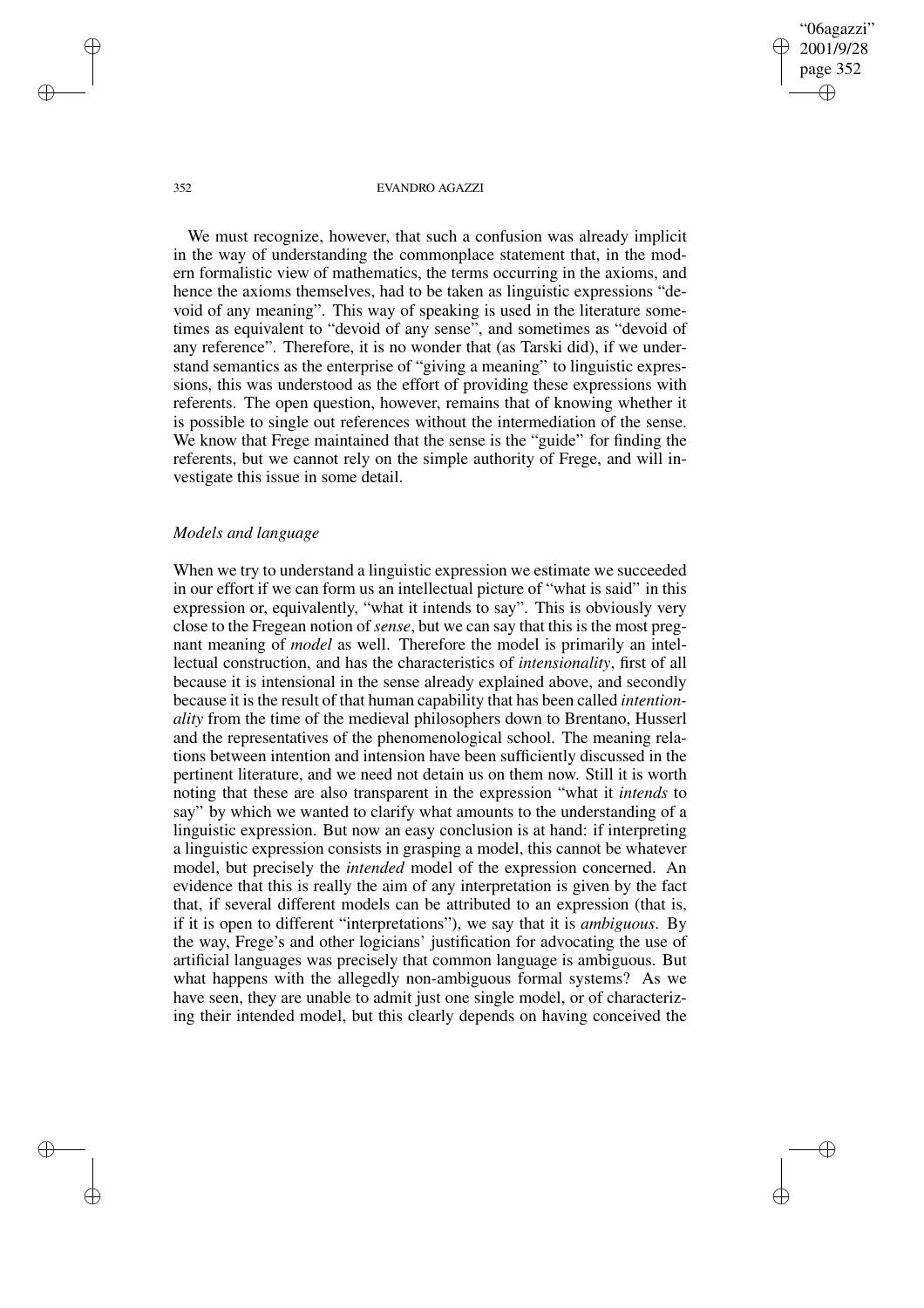model *extensionally* (with an additional incoherence: the "intended model" of which it is spoken in the context of mathematical logic is an unconsciously admitted intensional model since it corresponds to what is thought of in an "intuitive" theory).

Our considerations may suggest the wrong impression that the language comes first, and that a model is *then* looked for. The real situation is almost opposite. A language never is a pure collection of signs, but a system of signs that come to light already equipped with some sense: a sign is always created to communicate a sense. Therefore, the debated question of the primacy of thought over language, or of language over thought, is fully ill-posed. It is true that our thinking is continuously moulded by the language we use, but this happens precisely because the language is the expression of thoughts, and it is obvious that these thoughts may interact with other thoughts, and in such a way also determine the "formation" or modification or our thoughts.

But what about reference? Reference is, in general terms, the *exemplification* of thought, since it is constituted by "concrete" objects that actually realize the properties *encoded* by different thoughts. Two remarks must be immediately made: by this we do not suggest that thoughts come first, and referents are somehow produced by thoughts: we are considering here a pure structural relation, and will consider later its genetic aspect. Secondly, when we say that the referents are "concrete" objects, we do not suggest that they are "material" objects: their proper ontological status will again be investigated later. Our structural analysis amounts to a distinction that does not mean a separation, but that a distinction must be made is apparent from some easy examples. An expression such as "the golden mountain" is perfectly understandable without ambiguities (once its linguistic context is sufficiently determined); this means that we can form a "model" of it, in which its properties are encoded (the property of being a certain kind of geographical configuration of the earth surface, and of being totally made of gold). Yet no referent in our experience exemplifies this model. The same can be repeated of a lot of similar expressions, such as "the fountain of youth", "the square circle", "the perpetuum mobile", of which no exemplifications can be found in the domains where they should respectively be found. This way of presenting the situation is a rather good clarification of the (a little too vague) assertion of Frege, that the sense "guides" us in the search for the referent, and in particular clarifies that *looking* for the reference "depends" on sense, but *finding* it does not depend on the sense at all (we will see later what is needed in addition).

We are now in the position of understanding what actually are the extensional "models" considered in the semantics of formal languages and model theory: they properly are *exemplifications* not so much of linguistic expressions, but of the intensional models of such expressions. Calling them models is not a true abuse of language, but at least a too hasty convention. If one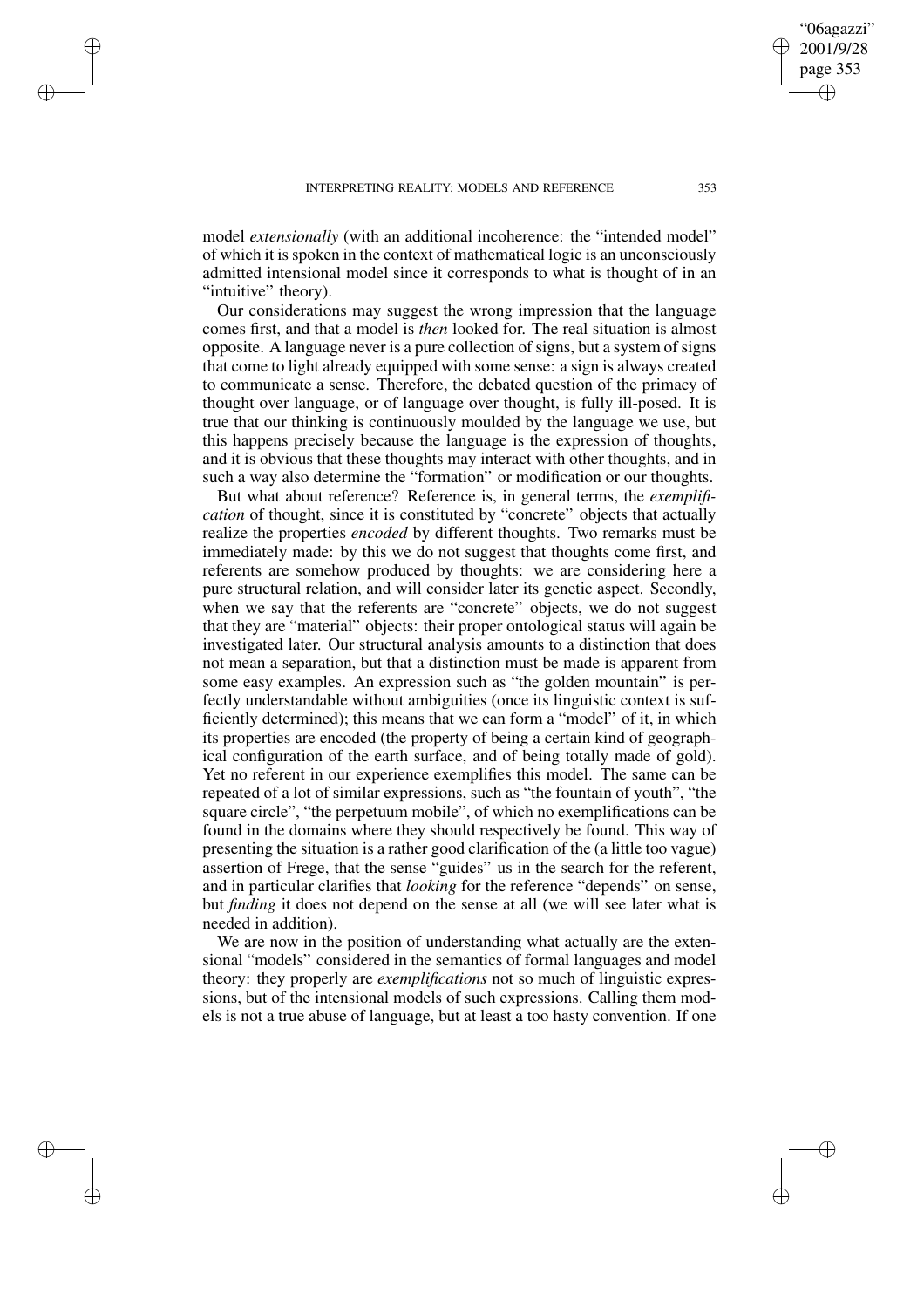understands that they cannot do but exemplifying the properties encoded by an intellectual model, one can better understand certain results of model theory. The plurality of the extensional models of a formal systems is simply the consequence of the very common fact that several objects can exemplify one single thought. Moreover, these examples exemplify their "encoding" thought only to a certain extent since this encoding necessarily includes only a finite number of properties, and the exemplifying objects usually contain a lot of other properties: this is why an explicit characterization inevitably says "too little" and "too much" with respect to any individual "concrete" model (or, better, exemplification). It is fully reasonable, and indeed inevitable, that the concrete objet contains several properties that are not captured by the intensional encoding that, nevertheless, it really exemplifies. This happens in all situations of our life, but is at the same time an easy explanation of the reasons for the semantic incompleteness of formal systems. That also other objects, with very different and even "undesired" properties, may exemplify a certain encoding that is exemplified by some very "acceptable" objects is again something we often come across, and this, again, is an easy explanation of another "limitation" of formal systems, that is, of their lack of categoricity.

# *Idealization, encoding and exemplifying*

We shall now eliminate a wrong impression, possibly suggested by the foregoing considerations, that is similar to the one already overcome above, when we have seen that it is not correct to think that we "first" have a linguistic expression, and "then" interpret it by giving it a sense. A similar illusion would consist in thinking that we "first" have an intensional representation, an encoding thought, and "then" try to find some exemplification of it. This may occur occasionally (exactly as in the case of the interpretation of certain artificially constructed linguistic expressions), but is not what characterizes the "natural" situation. Indeed, thinking that we first have concepts, ideas or intellectual pictures, and then find concrete examples of them, is tantamount to adhering (consciously or unconsciously) to *innatism*, and this is notoriously a very weak philosophical position (it can be defended with some success only when it is understood in the sense that man has "innate capabilities", or even certain "innate structures" characterizing his mind, but not in the sense that man comes to life with "innate contents" of knowledge). Exactly like a linguistic sign comes to life as a means for communicating a certain thought with which it is originally linked, a thought (concept, idea, intellectual construction) comes to light as an encoding of certain salient properties found in a concrete object. This assertion, however, must not be understood in a chronological sense, that is, as if "first" comes the world,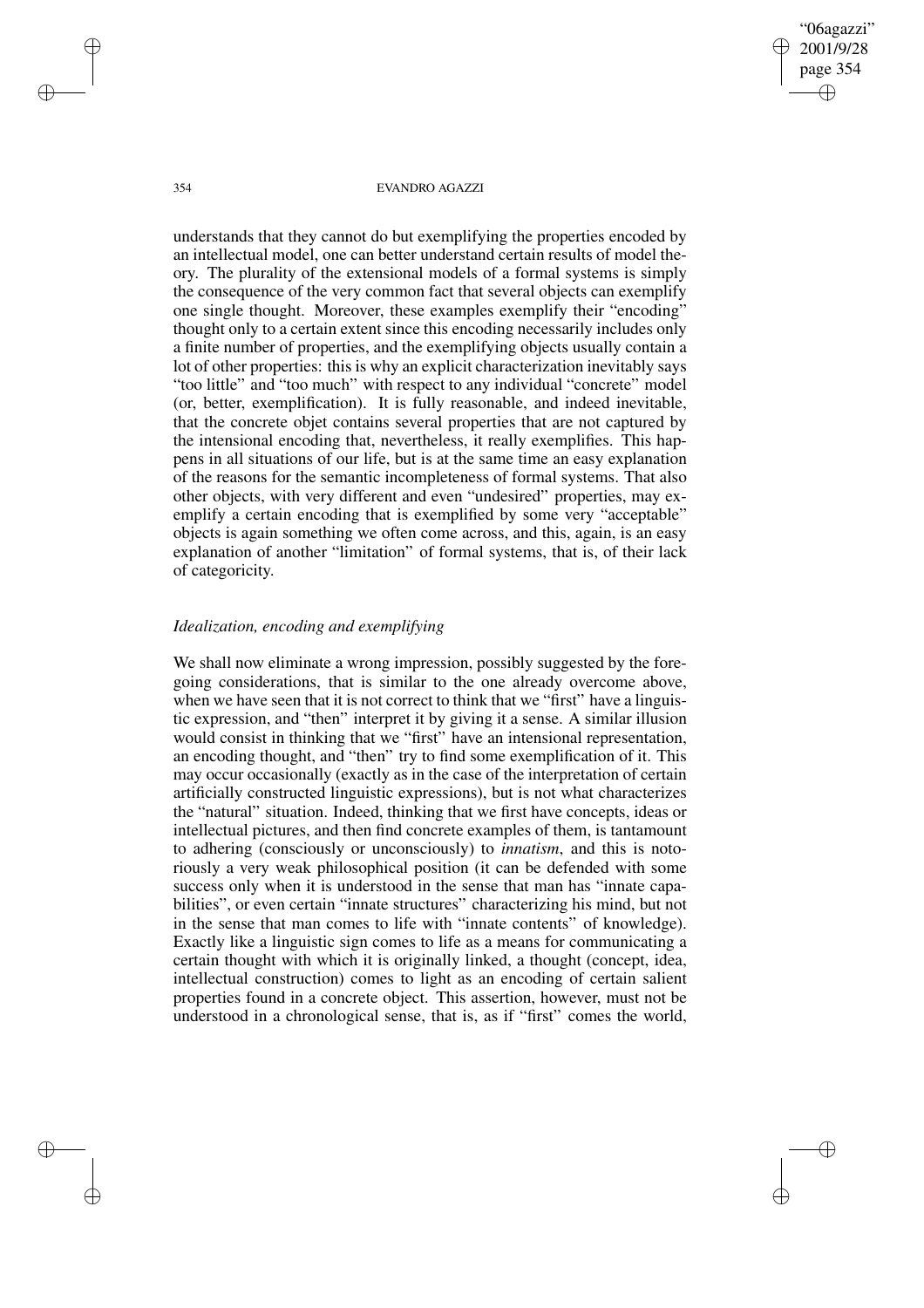then come the ideas, and then comes the language. This was indeed the way of thinking that characterized "modern" philosophy from Descartes to Kant, that was dominated by the epistemological tacit presupposition that we "know our ideas", and must therefore determine *from where* they come to our intellect (this is the famous problem of the "origin of the ideas", that concerned the philosophers of the said modern thinking, and produced several unsatisfactory solutions simply because it was an ill-posed question). Indeed there is no evidence nor argument for maintaining that ideas are "produced" (be it by God or the "external" world). Ideas are *present* in us, and they simply are the particular *way of being present* in us of the different objects. These are not "physically present" but, as ancient epistemology had already stressed, they are *intentionally* present, and this is why the world can by "physically external" to our body, but is at the same time within our mind in a *cognitive* sense.

In this presentation intentionality is recognized as the distinguishing capability of the mind in a general sense, a capability that is typical of certain *kinds* of existing beings. Sub-human animals are already equipped with this capability since they are endowed with perceptions that enable them to have the world "present" in them without being physically, but precisely "intentionally", present (in this sense we can speak of an "animal mind"). Perceptions are the intentional presence of single items of the world, but those living beings (typically human beings) that are endowed with a higher-level intentionality are also able to to have *general* representations of the world. It is customary to call *intellect* such a higher-level form of intentionality, and to call *thoughts* the way of being present to the intellect of the different features of the world. If perceiving the objects is the activity of the mind that corresponds to the first level of intentionality, *understanding* the objects corresponds to the second level of intentionality, and it provides those *intentional* representations that *encode* those general features of the objects of which the single objects are *exemplifications*.

Many things can become clear: if our purpose is that of *interpreting* a linguistic expression, we *factually* start from language, proceed to find intentional intellectual representations (thoughts) that are or can be attached to the linguistic expression, and may then look for objects that concretely exemplify the properties encoded by the thoughts concerned. But *genetically* (not chronologically) things are the other way around: the starting point are the objects, which are intentionally present in the mind under the form of thoughts, and these are expressed by means of language. The world of the *intentional* entities, however, has a kind of existence of its own: perceptions and thoughts can be associated, retained in memory, combined, such as to give rise to *intellectual constructions* (especially when a third capability of higher-level intentionality is available, that is, the capability of *reflecting* on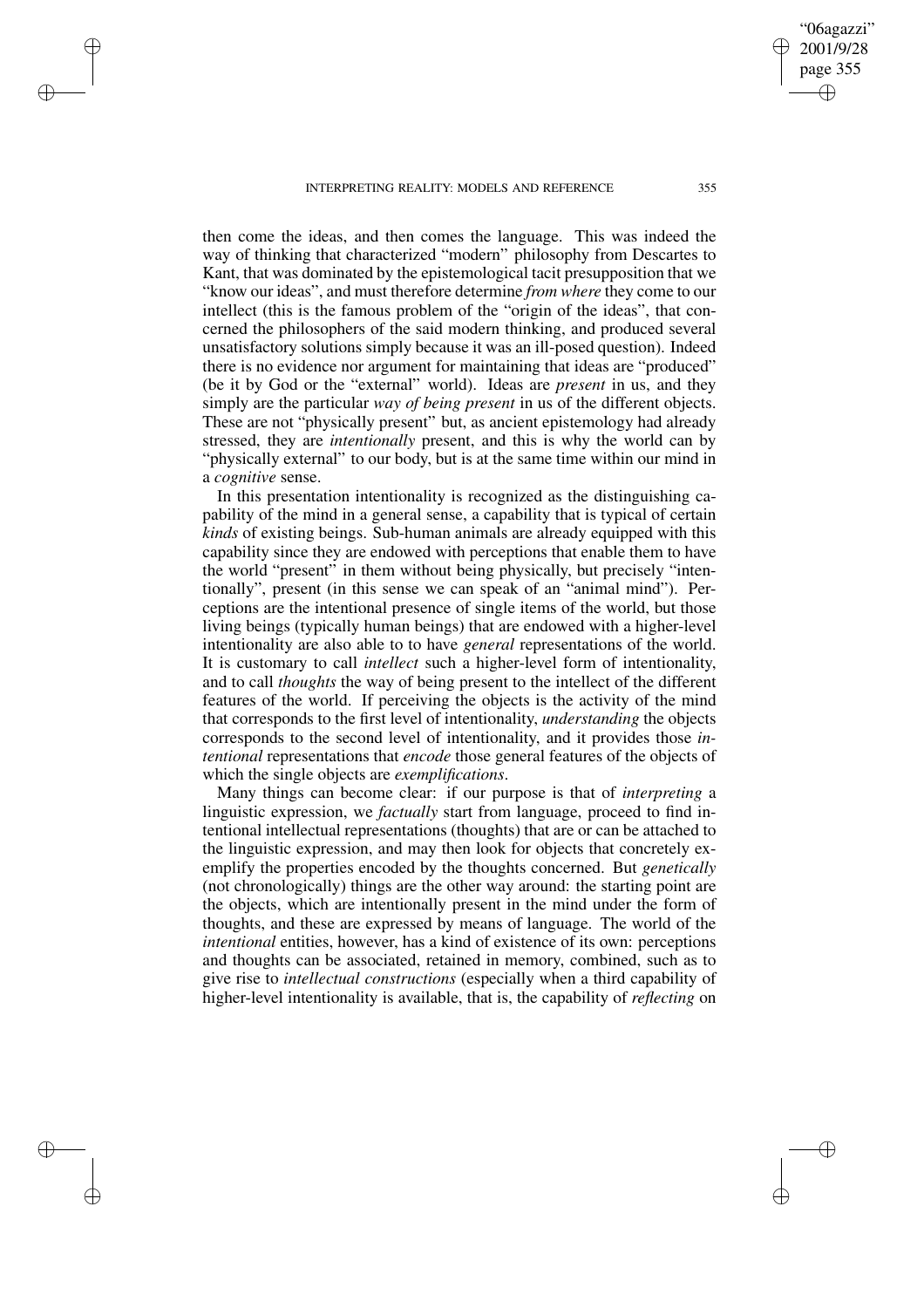the abstract intentional entities, and submitting them to additional manipulations, of which *logical reasoning* is the most significant example). At this juncture, however, the genetic aspect mentioned above shows its importance: when such additional constructions are *intended* to have a *cognitive* function, we do not remain content with the fact that they are perfectly understandable or "intelligible", but are interested in finding *whether* they are actually *exemplified* in the world, or, even more often, in the domain of objects we *intended* to know.

The genetic process we have outlined may be, and has been, denoted by means of different denominations, depending on the intensional or abstract entities on which attention was focussed: abstraction, abduction and idealization are among the most usual terms adopted. The term idealization may be the most suitable since, on the one hand, it contains a reference to the "reality" that has been idealized but, on the other hand, points out that this reality was not simply "mirrored", but "understood" according to certain "ideal" patterns globally organized in a certain *model* of it. According to what has been said, this model encodes a display of properties that are meant to be actually *exemplified* by the reality that has been idealized, though only in a partial way, owing to the reasons already explained. It is important to stress that, since this model is the result of an intellectual construction, it is different from a simple organization of our perceptions: precisely because it aims at permitting us to *understand* and *explain* the perceived objects, it contains elements that are of a genuine intellectual nature and, nevertheless, are meant to be exemplified in the referent. Therefore the crucial problem appears to be that of clarifying the way of securing such a reference to the intended domain of objects.

### *Models and theories*

Many ways have been proposed for characterizing a scientific theory, and we will certainly not spend time in overviewing them here. The most influential conception in contemporary philosophy of science has been proposed by logical empiricism, and chiefly consisted in considering a scientific *empirical* theory as a *linguistic* construction in which *sentences* are interrelated by means of formal *logical* dependences. A certain set of such sentences must have a "model" (in the model-theoretic sense explained at the beginning) granted by means of certain correspondence rules (that can be called rules of reference) while the other sentences are "justified" by the fact of permitting the logical deduction of such referential sentences. This kind of justification is notoriously not strong enough to permit the absolute solidity of the theory, and many developments of this awareness have produced several conceptions regarding the validity of scientific theories, their capability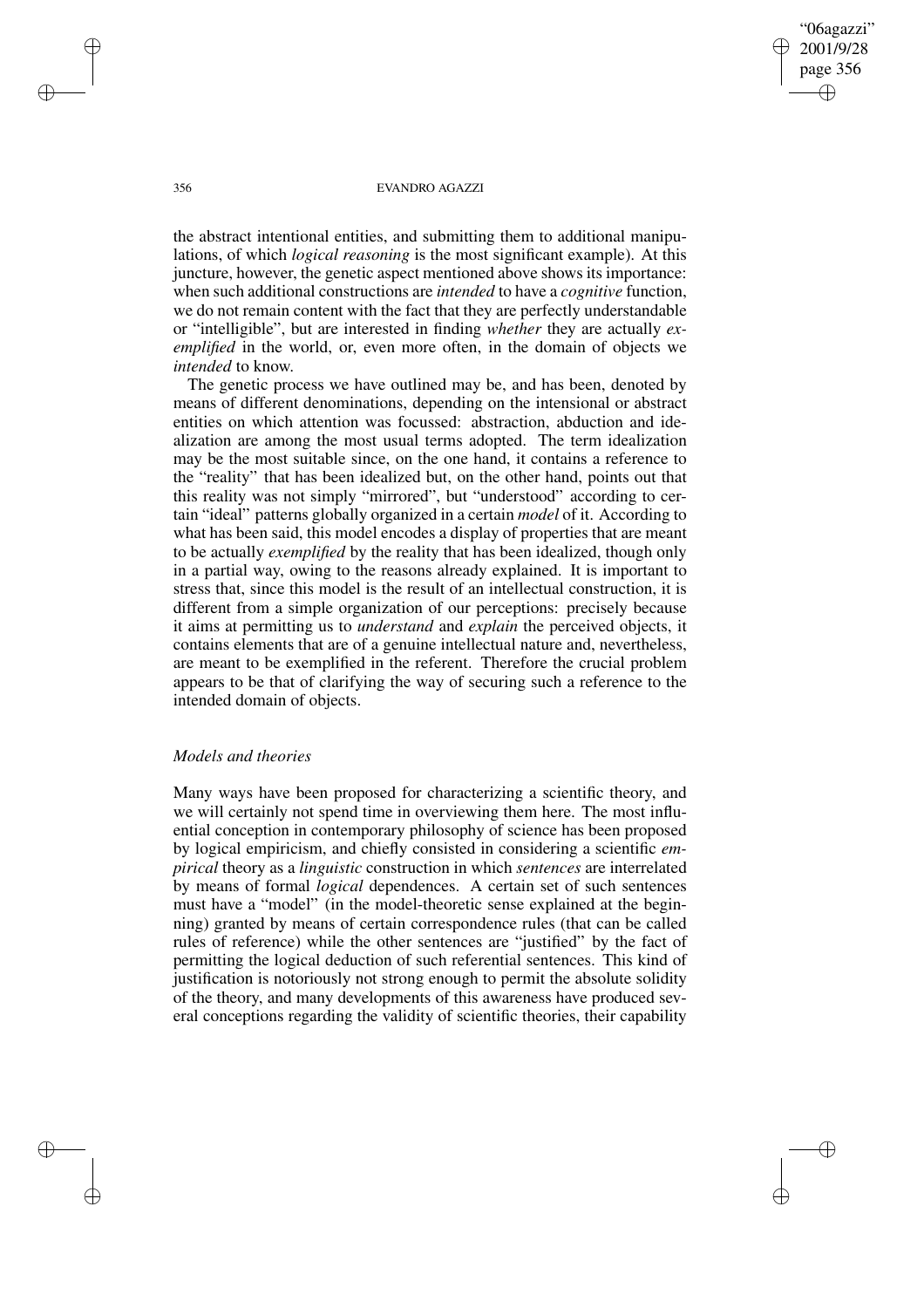of providing a reliable knowledge of reality, and so on. Again, we are not interested in overviewing such developments, and shall simply note that, as a consequence of several difficulties emerging from that general conception, this has been increasingly criticized and, under the label of "received view", also more or less explicitly abandoned and replaced.

Our position regarding this issue can be summarized as follows: (a) we can accept that theories are *linguistic* constructions (therefore, we do not believe that the linguistic point of view implies a misrepresentation of science, though being in need of several complementary considerations); (b) we reject the strict "sentential view" of theories to the extent that it maintains that theories are sets of sentences whose only connecting links are those of *logical deduction;* (c) we accept that theories try to describe linguistically an *intended model*, but consider the model according to its *intensional* characterization, and not in the extensional model-theoretic characterization of the current semantics; (d) we advocate the non-linguistic nature of *reference*, and try to relate models and reference through operational criteria of referentiality. Let us now develop a little these different points.

As I have explained at length in several papers and books, $\alpha$  any scientific discipline derives from the intention of investigating reality under a certain specific point of view, and in such a way determines its proper *domain of objects*. Therefore this domain, being obtained through a certain *conceptual cut* in which only a restricted amount of *attributes* of reality are considered, already consists in an *abstraction* or *idealization* of reality to which, however, it intentionally *refers* itself. As far as this reference remains a private affair (as it is the case, for example, for individual observations), the level of *intersubjectivity*, that is a distinguishing mark of scientific knowledge, is not attained. This is why every scientific discipline (be it in the field of the natural sciences, of mathematics, of the "human" sciences) is characterized by the fact of admitting a set of *standardized operational tools* that "link" certain fundamental *predicates* with the domain of reality under investigation, and in such a way allow for the determination of *concrete objects* that *exemplify* such predicates (or concepts), as well as the determination of concrete *facts* that *exemplify* certain *propositions* (propositions that, for this reasons, can be said to be "immediately true" of those referents). For these reasons it is appropriate to call "criteria of referentiality", as well as "criteria of immediate truth", such operational criteria. This is, however, only the starting point (from a conceptual, not from a chronological, point of view) of any scientific investigation, for it intrinsically contains a proposal of *understanding and explaining* the field of reality so circumscribed, and this is done through

 $\frac{7}{7}$  For the purposes of the present paper it is enough to consider the works of Agazzi already referred to here.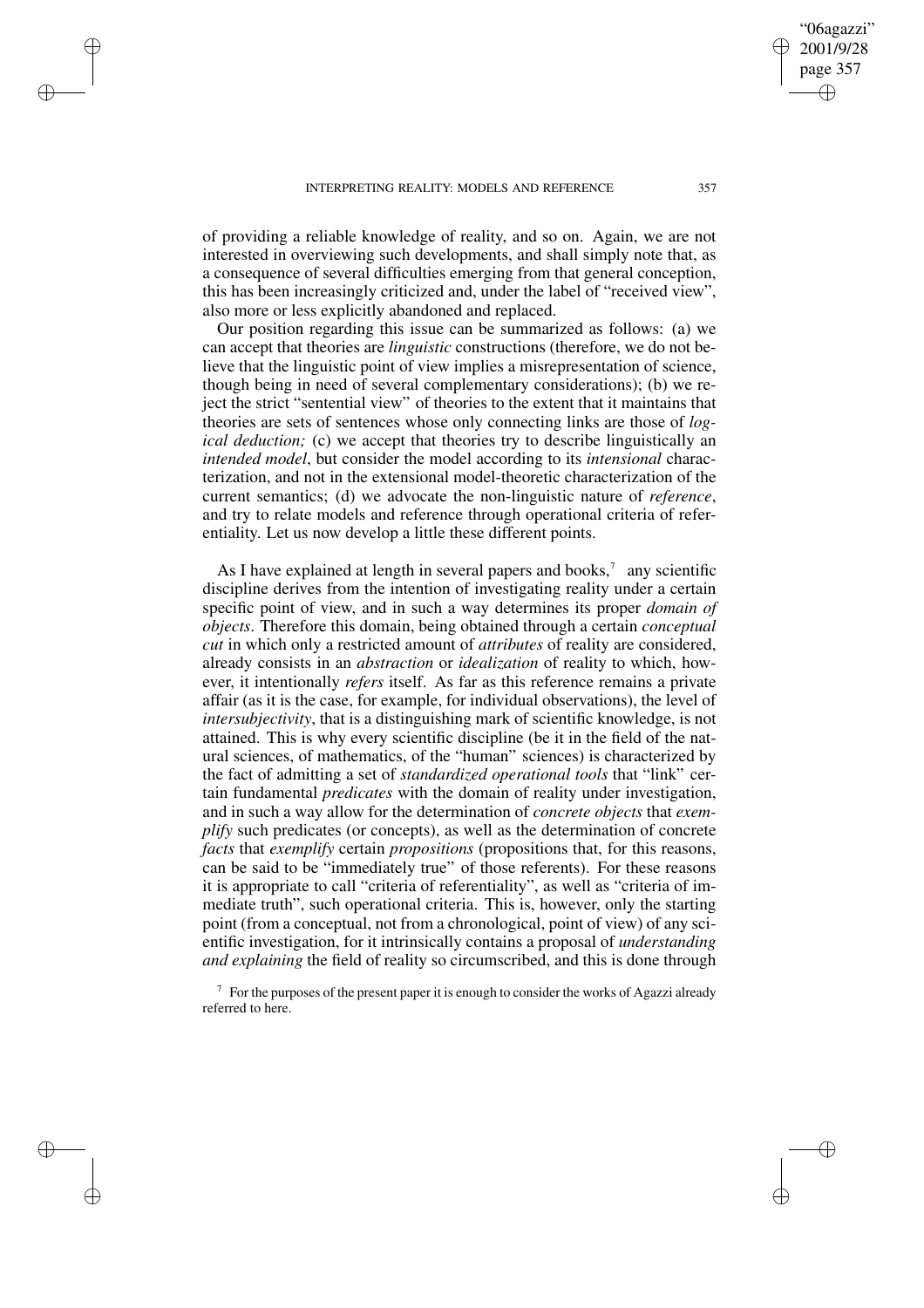the construction of a *model* in the *intensional* sense described above. The model is, indeed, an *idealization* of the said field of reality, that offers a certain *interpretation* of it within the specific point of view adopted (therefore, the model has a basic *hermeneutic* nature). It does not simply contain the basic predicates that are directly linked with the "criteria of referentiality", but also contains other *theoretical* elements that are believed to *causally account* for the observed (better, for the *referred*) facts. In this sense, these models are the hermeneutic framework within which the *logical explanation* must take place.

Here is precisely the point where the *theory* appears: logical explanations must be explicitly and carefully stated, and this needs a *linguistic formulation:* this is the theory which, in the first place, has to be a linguistic elaboration of the intellectual picture contained in the model and, in the second place, must show explicitly how the model explains the domain of facts of which it is an idealization. Therefore, the theory is directly *the* theory *of its model*, and only indirectly a (particular) theory of its referents. This is not only in keeping with our previous considerations, in which we noted that a linguistic expression is directly attached to the conceptual content it "expresses", but justifies in a double sense the common notion of "intended model": the model is intended, first, because it is the content of an "intentional" act of the human capability of "intentionality" (that is, it is an *intensional* construction); secondly, it is intended also because it is that which the producer of a theory "wanted" or "intended" to express linguistically.<sup>8</sup>

## *Models and reference*

The analytically inspired philosophy of science of past century has been dominated, as we have seen, by two hardly compatible influential views: radical empiricism and the "linguistic turn". The first has produced the extensional semantics we have already examined, and which essentially consisted in the effort of directly relating language and referents without resorting the the "mental" entities consisting in thoughts or representations. One could expect that, from the shortcomings of this one-sided stress laid upon the Fregean "reference", the other way should be seriously considered, that is, a stress laid upon the Fregean "sense". But this was not the case: the other way was inspired by the same mistrust against the "mental" realities, and the *meaning* of a linguistic expression was considered to result from the *linguistic context* alone, within an *holistic* perspective that was totally intralinguistic. As is clear, this semantics cannot be called "intensional" in any

<sup>8</sup> A detailed presentation of this view can be found in Agazzi [1992].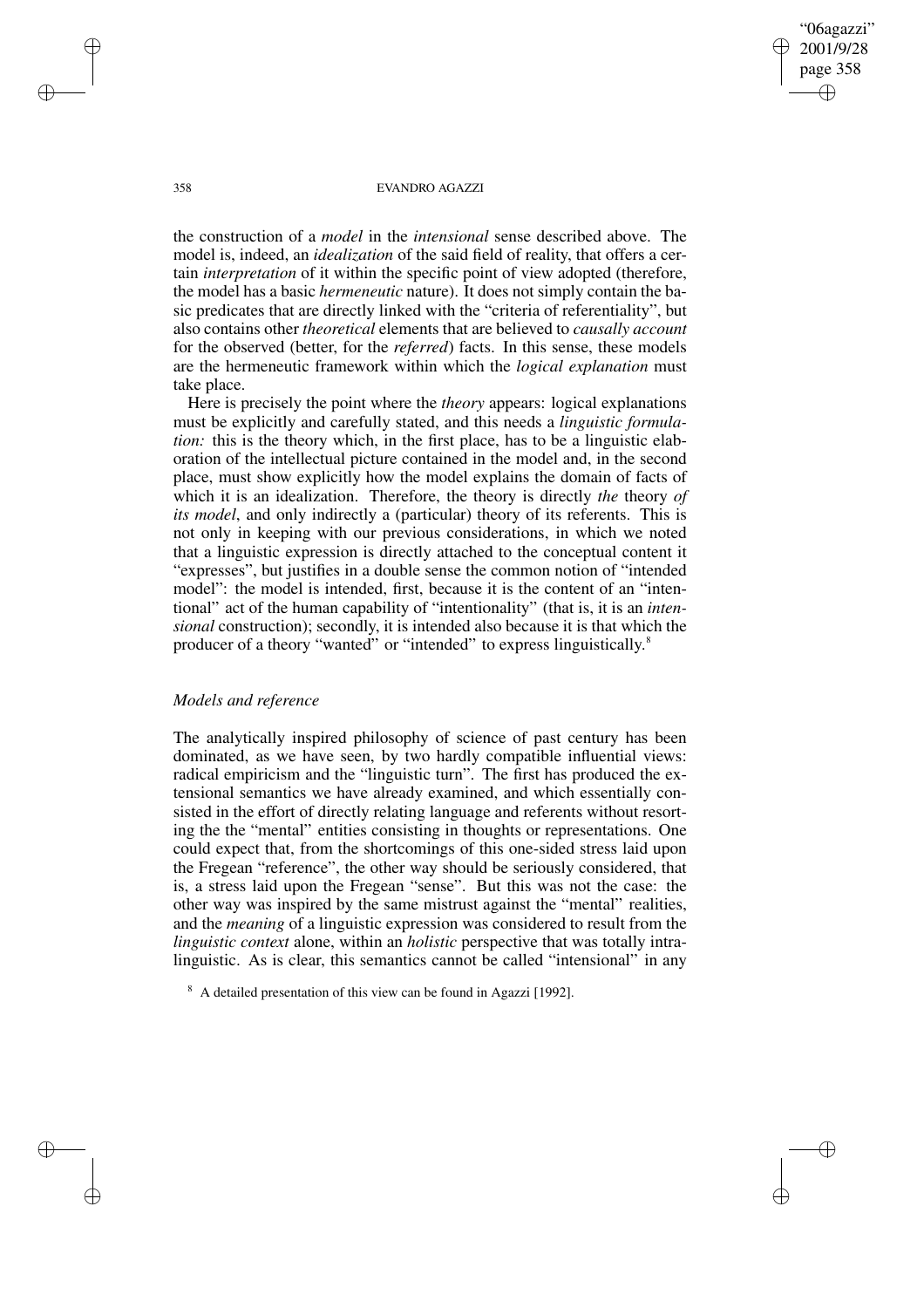proper sense, for the intensionality of *sense*, relying upon its being the product of the human capability of intentionality, remains completely alien to this different approach. Some of the best known consequences of this strategy are the impossibility of attaining the "inscrutable" referents, the incommensurability of scientific theories, a fundamentally anti-realistic conception of science, and so on. We shall not discuss these consequences, that must honestly be considered as disappointing by whoever considers science as a form of knowledge (indeed the *only* genuine form of knowledge, according to the tenants of analytic philosophy). We will now try to show how, within the approach developed in the present paper, a much more satisfactory account can be given of the nature of science, and how several difficulties affecting the two different approaches of analytic philosophy of science simply disappear.

The starting point of our considerations is the absolutely obvious remark that whatever empirical science (and, more generally, any science intending to study a certain domain of objects of any particular ontological nature) has a fundamental genetical *referential root*, that is represented by the immediate reference to certain kinds of reality that are meant to exist within a certain admitted cultural background (or *background knowledge*). This referential link must not be lost already in that initial idealization that consists in considering reality from that *specific point of view* which (as we have seen) characterizes every scientific discipline. This requirement is satisfied by linking certain *basic predicates* of the said discipline with standardized criteria of referentiality that are of an *operational nature*. This means that they are different from the mere *perceptions* that were meant to be the basis for distinguishing observational and theoretical terms in the logico-empiricist philosophy of science. Nor do they consist in mere *ostensions* which are certainly too rudimentary (as Quine has stressed in his celebrated, but also simple-minded, examples related to his thesis of the radical impossibility of translation). The fact is that standardized operations are suitable for an *intersubjective* agreement in the *use* of certain notions (overcoming in such a way the privateness of observations and perceptions), and at the same time are really linked with thoughts (concepts and propositions) because it is included in the *intensional* sense of certain concepts, for example, that, in order to see whether they are exemplified, we must perform certain precise operations that are concrete, and *different from purely linguistic operations*.

When we propose an *intensional model* of our intended domain of objects, we admit in this model (as already stressed) several entities that are not accessible by means of the original criteria of referentiality, but are admitted because we think that they help us in understanding and explaining that domain of objects. How can we be confident that such entities exist (in the sense of existence we attribute to the original referents)? The answer to this question is rather simple: the confidence in their existence is proportional to our conviction that the proposed model *really* captures the deepest structure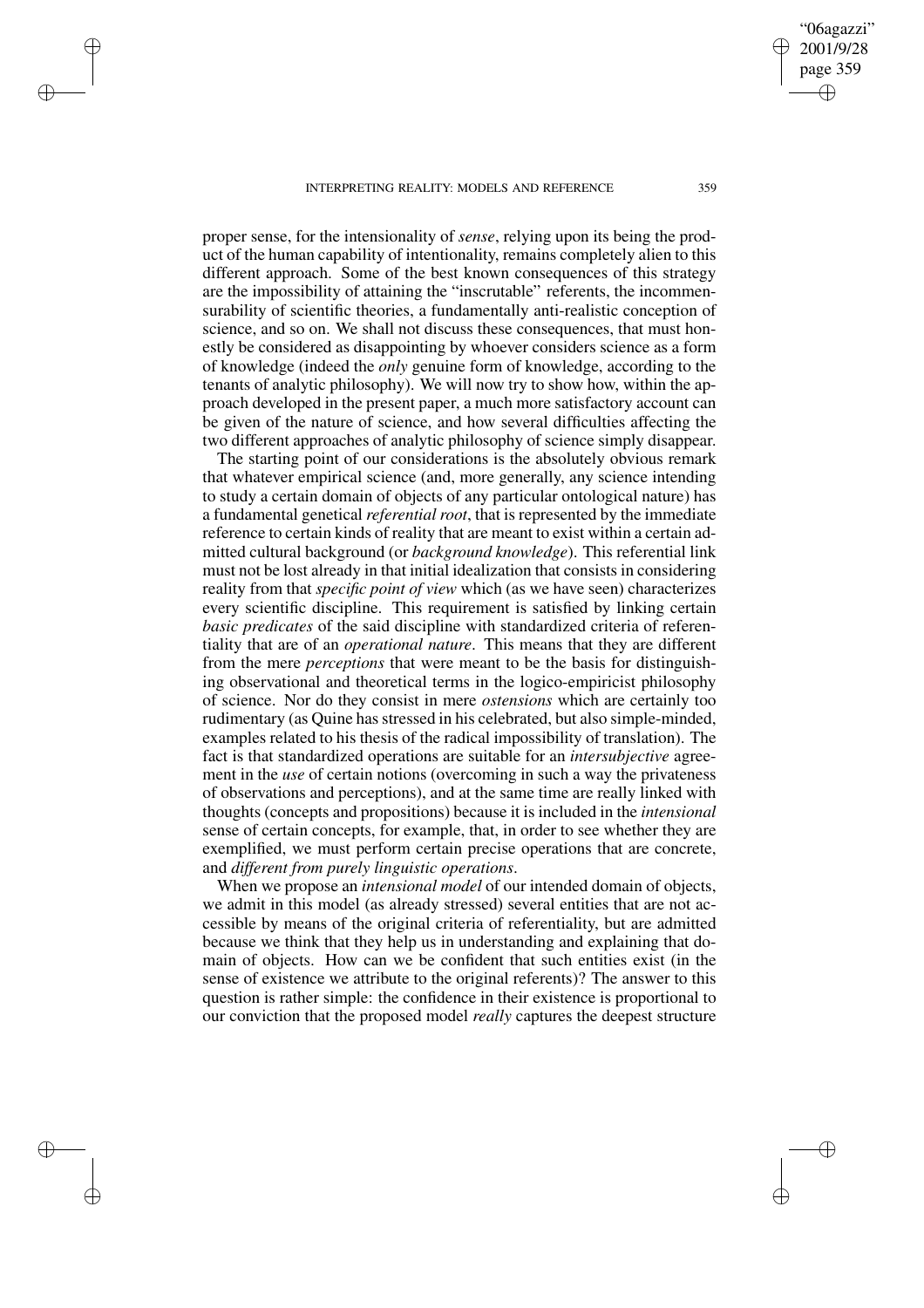of our domain, also in its not immediately apparent features, and *because of that* offers the most satisfactory understanding and explanation of it. In order this confidence to be more than a subjective faith, *rational arguments* must be provided, and this is possible only through the explicitation of the features of the model in the *linguistic formulation of a theory*. In such a way the non-immediately accessible entities and features of the model are expressed through special *terms* of the theory, that can now be appropriately called *theoretical* not because they are non-observational, but because they are characteristic of the theory, and formulated with the purpose of "theorizing" (that is, of understanding and explaining). Therefore, an empirical theory must contain *operational predicates*, as well as *theoretical predicates*, that are the constituents of those theoretical sentences that are the linguistic expressions of the fundamental features of the intensional model or idealization. What follows can then be easily accommodated in the standard view of empirical theories: from the theoretical sentences we try to *logically deduce* "empirical" sentences (that is, sentences that are "immediately referential") and, in particular, those immediately referential sentences that are *immediately true* of their referents (already known empirical true sentences, or predicted empirical true sentences). At this point a plausible consideration emerges: if we can be confident that a sentence from which several *true* consequences of different kinds have been *deduced* is itself *true*, it cannot but be true of its *referents*, and in such a way the existence of these referents is also granted.

A well-known objection to this "plausible consideration" is based on elementary logic: the fact of having correctly deduced even a great deal of true consequences from a premiss does not offer an absolute warranty of truth for this premiss. What is really implicated in this fact, however, does not concern truth properly, but *certainty:* we cannot be absolutely certain of the truth of the premisses, if we have deduced from them even a great deal of true consequences. But is this a serious objection? Do we have at all an *absolute* certainty about the truth of any sentence (even of the empirical ones)? In all the circumstances of our life we rely on certainties that simply mean the acceptance of those sentences whose truth appears to have been established *beyond any reasonable doubt*. Why should we be more extremistic with science, and pretend from it an *absolute* certainty, rather than a *reasonable* certainty (perhaps because a mythical capability of attaining an absolute certainty has been attributed to science with no real ground)? Therefore, if we can reasonably believe that a scientific theory is true, we are also reasonably entitled to believe that its *referents* exist, also regarding its theoretical concepts and features: this means that the *model* of which the theory is the linguistic expression is a good representation of the domain of objects investigated.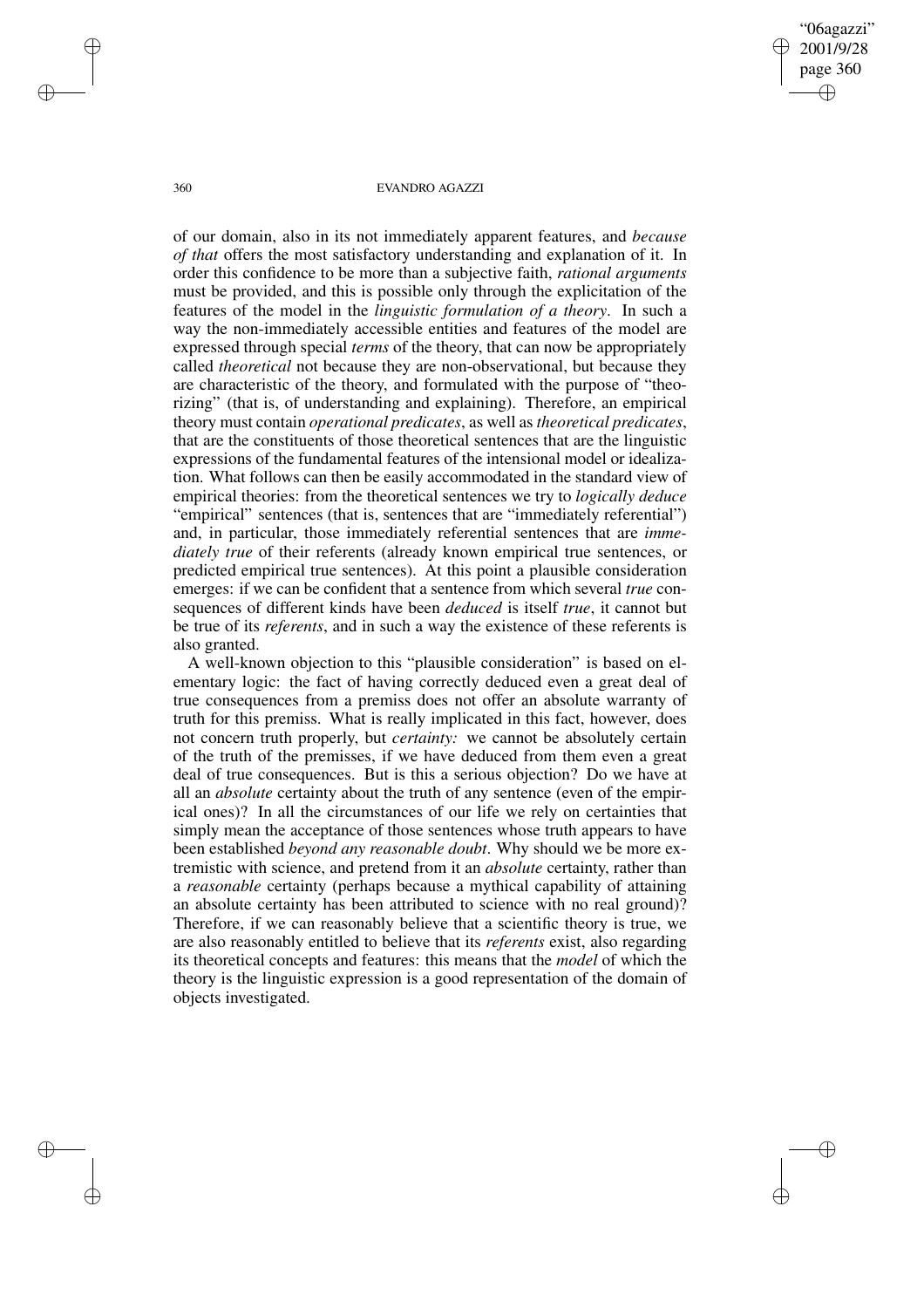It is not accidental that we have never spoken of the "truth of a theory". This way of speaking is customary in the literature of the analytic philosophy of science, where theories are considered as "sets" of sentences uniquely related by formal logical links. In particular, it is very frequent that a theory be presented as the *logical conjunction* of all its sentences. According to this view, it is sufficient (at least in principle) to find one empirical sentence contradicting the conclusions logically derived within a theory for dismissing as *false* the whole theory. This never occurs in the history of science, and this fact has been often interpreted as the expression of a certain methodological laxism, or as a pragmatic attitude that prevents us from dismissing a theory if no better theory is available at a certain moment. The real reason is different. A theory is not just a set of sentences connected by formal logical links. Its unity and coherence directly depend on its being the linguistic expression of a *global* intensional model, on its being the explicitation of a given *Gestalt*. In this sense it is not correct to attribute it truth or falsity. When we find a *logical* incompatibility of the theory with an empirical evidence, it is not said that we loose our confidence in the model as such. In certain cases we may discover that our theory was an inaccurate linguistic elaboration of the model (and we slightly modify the theory in order to make it more adequate to its "intended model"), in other cases we may be led to certain refinements or little modifications of the model itself (in this case, the *referential* import of the model imposes those modifications); only in extreme cases we are led to radically change the model and, as a consequence, also the theory. The *holistic* crisis of a theory is only an exceptional event, and in any case is not produced by simply *logical* reasons: it is a *gestaltic* intensional appreciation of the model that which guides us in evaluating whether the discovered "anomalies" are so "strategic" as to imply the abandonment of the model, or whether they are only "marginal" and rather suggest some kind of accommodation of the model. We shall not insist on this point, that we have examined on other occasions.<sup>9</sup>

# *Reference and ontology*

We shall devote a couple of observations to an issue we have treated at length elsewhere.<sup>10</sup> We have said the the referents are *concrete* entities that exemplify the intensional features encoded in a thought or system of thoughts. We have already said that such a concreteness must not be understood in a "materialistic" sense, and we have also provided some hints for the correct

<sup>9</sup> Cf. Agazzi [1992a].

<sup>10</sup> Cf. Agazzi [1997].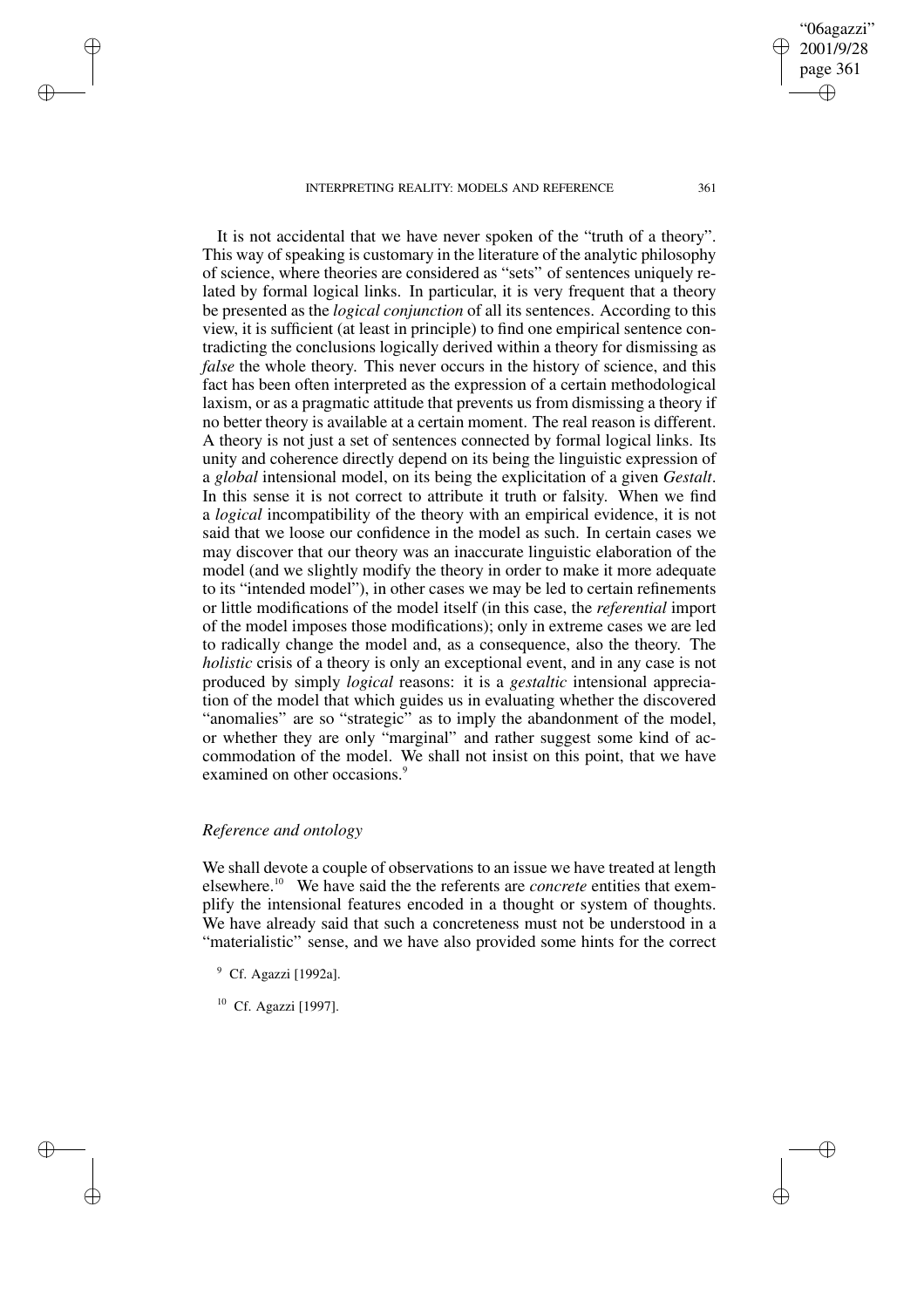understanding of this issue, when we have said that the referents are found by means of *specific* operational criteria of referentiality, that are at the same time criteria of immediate truth, and that are specific, precisely, for every discipline. In the case of physics or other natural sciences, for example, these criteria consist in the performance of material observations, measurements, preparations, by means of concrete material instruments. But in the case of history, for example, these criteria (that enable the scientific community to admit something as a "historical *fact*") consist in the reading and evaluating of documents, inscriptions, coins, archaeological findings, whose referents may be physical persons, institutions, customs, ideas, events, processes, and so on. Similarly, when we say that it is *true* that Hector is a Trojan warrior in the *Iliades* we certainly refer to Hector, but not as a physically existing person, nor as an historically documented personage, but simply as someone having a "literary existence", of which we become acquainted by appropriate literary operations (reading the Homeric poem, studying the Greek language, etc.). An analogous discourse can be repeated as to the psychic referents, the mathematical objects, and so on. In a few words: the *reality* of the referents is something that depends on their being neither purely linguistic, nor purely intellectual constructions (they must be encountered by means of extralinguistic and, at least partially, extra-mental operations), but the *kind of reality* to which they belong (that is, their *ontological status*) depends on the operational criteria of referentiality by means of which we may come into contact with them. Of course, there is also a realm of purely intentional objects, but these are met precisely by pure intentional operations, such as introspections, conceptual analysis, memory, and so on, and there are also linguistic objects, that can be detected by the operations of linguistic analysis and all its related techniques. But even in these cases it is normal that we formulate certain "models" for interpreting and explaining such domains of objects, and then try to check these models be means of referential criteria that must show if these models are a good idealization of what they intended to understand and explain.

> Department of Philosophy University of Genoa

### REFERENCES

[1969] Agazzi, E., *Temi e problemi di filosofia della fisica*, Milano, Manfredi, 1969, Roma, Abete, 1974 2nd ed.